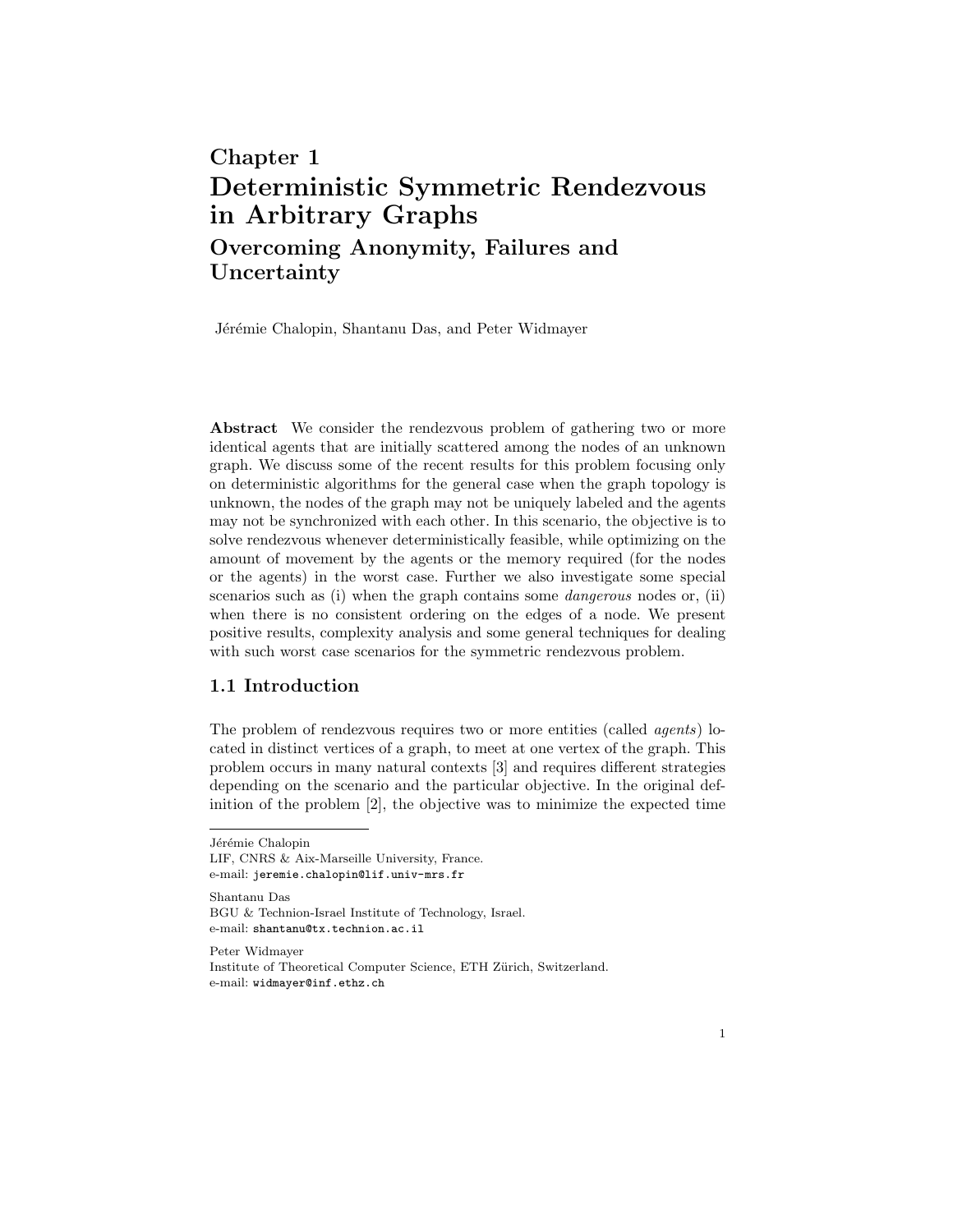to meet. If we are restricted to deterministic strategies, the objective may be to minimize the worst-case time to meet, over all possible starting configurations. Moreover if there is no common notion of time, we may wish to minimize the total distance traveled by the agents until rendezvous. In some cases, there are other parameters to consider, for example the size of memory used by the agents or the number of additional resources (e.g. flags for marking) used by the agents.

This chapter considers the deterministic rendezvous of two or more agents in a finite connected graph, placed initially at locations chosen by an adversary. The agents are assumed to be identical and they execute the same algorithm, without global knowledge about the graph. Other than finiteness and connectivity, we make no other assumptions about the topology of the graph. In an arbitrary connected graph, it is not always possible to solve rendezvous using deterministic means. For instance consider a ring of size  $n$ , where two agents are placed at a distance of  $n/2$  from each other; if each agent follows the same strategy (any combination of moving clockwise, counterclockwise or remaining stationary) the agents may forever be the same distance apart from each-other. In most cases, the ability to distinguish vertices in some way allows the agents to rendezvous even if they are using identical strategies. Given any graph and the starting locations of the agents in the graph, it is possible to determine whether rendezvous is possible for the particular instance. Thus, it is possible to characterize the instances where deterministic rendezvous is feasible. The prior knowledge of certain graph parameters (such as the size or diameter) or the ability to mark vertices of the graph also influences the feasibility of rendezvous.

The model considered here is very generic in the sense that we do not assume any global clock (the agents act asynchronously), nor do we assume unique identifiers for the nodes of the graph or for the agents (the graph and the agents may be anonymous); and the graph topology is not known to the agents (i.e. the topology could be any arbitrary connected graph). In stronger models, e.g. when the agents have distinct identifiers [12, 17] or, when they are synchronous [13, 14], or if the environment is restricted to specific topologies such as the ring [20, 23], grid [4] or tree [14] topologies, then it becomes easier to solve rendezvous and the set of solvable instances may become relatively larger. For results on rendezvous in such models, please see the recent survey [24]. Another significant difference between the results in this paper and those of [24] is that we allow the agents to meet only at a node, whereas most results from the above paper also allow meeting on an edge when two agents are traversing it from opposite sides<sup>1</sup>. The rendezvous problem has also been studied in a completely different model where the agents move in a continuous terrain [19] or in a graph [22] but have global visibility. Finally there exist many results on solving rendezvous using randomized algorithms (see [3] for a survey).

 $<sup>1</sup>$  This difference implies that in our model it is not possible to rendezvous even on the</sup> trivial graph consisting of two nodes and a single edge.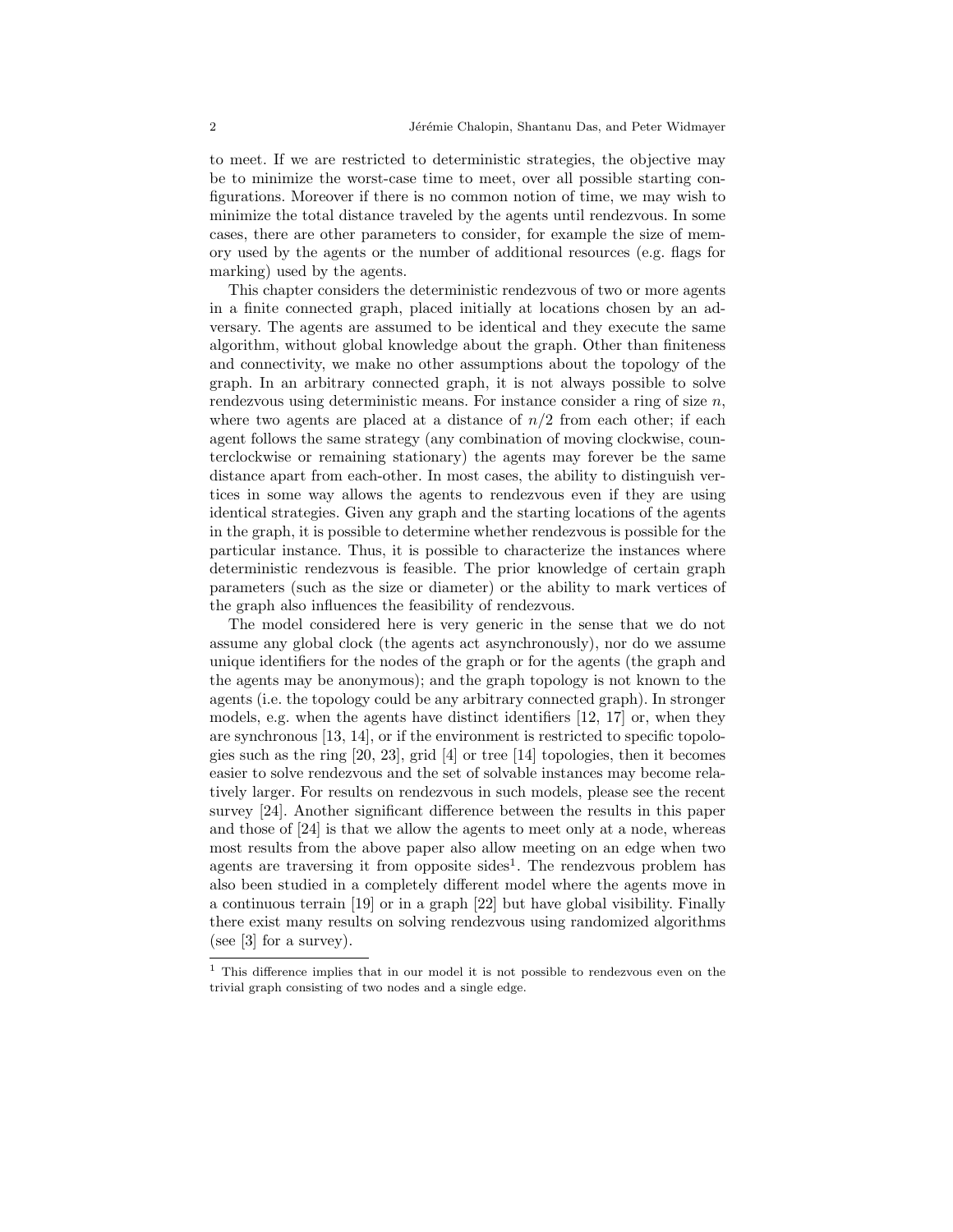#### 1 Deterministic Symmetric Rendezvous 3

This chapter is organized as follows. The next section defines the model and the problem and describes some basic properties of graphs which we use in solving rendezvous. Section 1.3 provides a characterization of those instances where deterministic rendezvous is possible. In the rest of the chapter, we focus on the problem of Rendezvous-with-Detect where agents solve rendezvous whenever possible and otherwise detect the fact that rendezvous is not possible. Section 1.4 provides some minimum conditions required for solving the problem. We present algorithms for solving Rendezvous-with-Detect both for the model where agents are not allowed to mark nodes (Section 1.5) and the model where marking is allowed (Section 1.6). In section 1.7, we consider the model where each agent is provided with a pebble, allowing it to mark at most one node of the graph. We also discuss how to tolerate failures and uncertainties in this model. Finally, in section 1.8, we study rendezvous in dangerous environments where some of the agents may disappear (e.g. they are devoured by some faulty node), and show how to rendezvous the surviving agents. Section 1.9 concludes this chapter with a discussion of some open directions.

## 1.2 The Model and Basic Properties

The Environment. The environment is represented by a simple undirected connected graph  $G = (V(G), E(G))$  and a set Q of mobile agents that are located in the nodes of  $G$ . The initial placement of the agents is denoted by the function  $p: \mathcal{Q} \to V(G)$ . We denote such a distributed mobile environment by  $(G, \mathcal{Q}, p)$  or by  $(G, \chi_p)$  where  $\chi_p$  is a vertex-labeling of G such that  $\chi_p(v) = 1$ if there exists an agent a such that  $p(a) = v$ , and  $\chi_p(v) = 0$  otherwise. For simplicity, we assume the agents to be initially located in distinct nodes, but the algorithms can be generalized to the case when two or more agents start from the same location (e.g. if two agents happen to be initially co-located, they will move together as a single merged agent).

For the rest of this paper,  $n = |V(G)|$  and  $m = |E(G)|$  denotes the numbers of vertices and of edges of G, while  $k = |Q|$  denotes the number of agents. We shall use the words vertex and node interchangeably.

In order to enable navigation of the agents in the graph, at each node  $v \in V(G)$ , the edges incident to v are distinguishable to any agent a at node  $v$ . In other words, there is a bijective function

$$
\delta_{a,v} : \{(v, u) \in E(G) : u \in V(G)\} \to \{1, 2, \dots d(v)\}
$$

which assigns unique labels to the edges incident at node v (where  $d(v)$  is the degree of v). The function  $\delta_a = {\delta_{a,v} : v \in V(G)}$  is called the local orientation or port-numbering <sup>2</sup> and it is usually assumed that all agents have

<sup>2</sup> The labels on the edges may correspond to port numbers on a network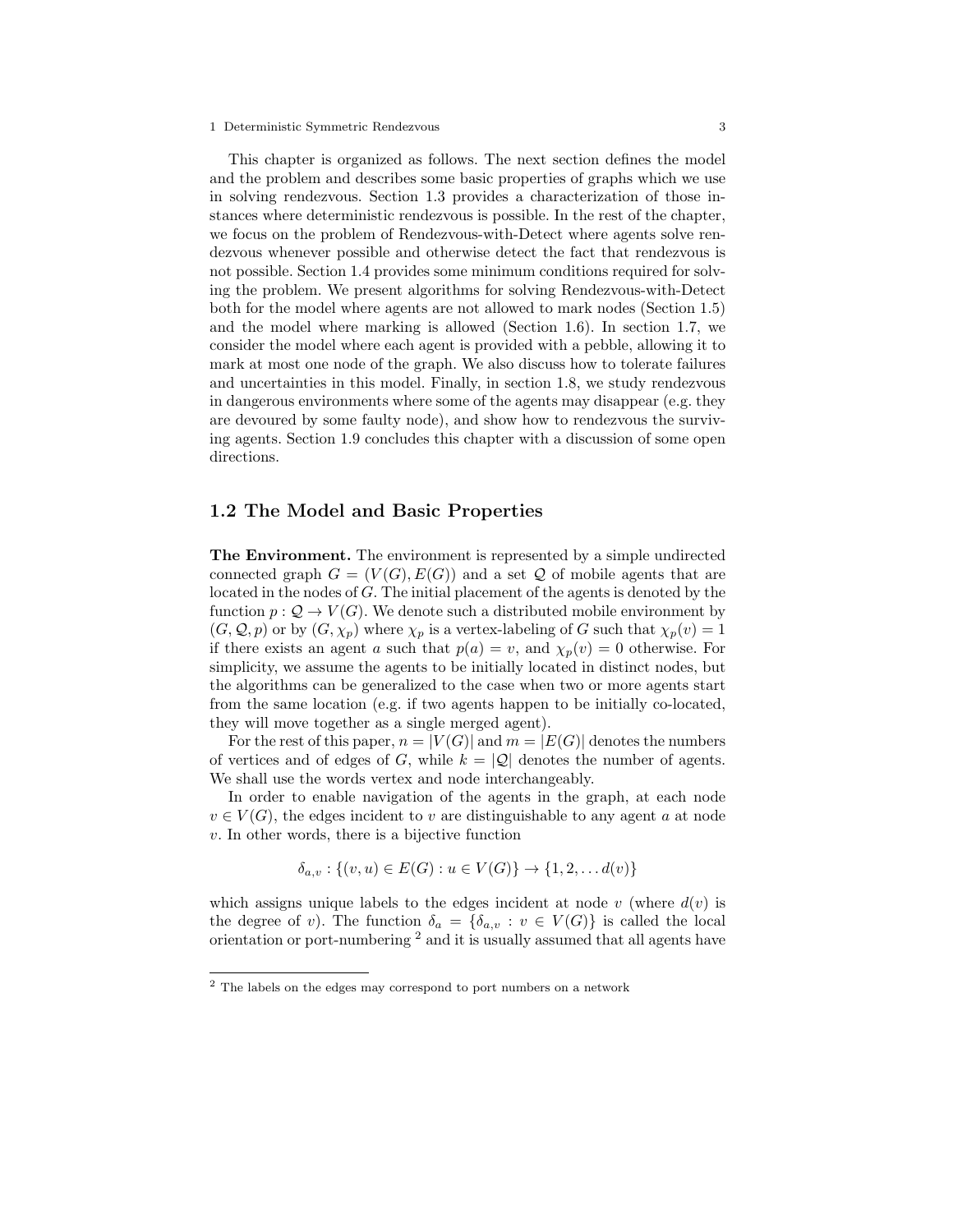the same consistent port-numbering (i.e.  $\delta_a = \delta, \forall a \in \mathcal{Q}$ ). In Section 1.7.2, we shall consider the special case when this is not true. For the rest of the paper, we assume a common port-numbering  $\delta$  (and thus remove the subscript a).

The vertices of G are labeled over the set of symbols L by  $\lambda: V(G) \to L$ which is the labeling function. However, note that this labeling is not necessarily injective, i.e. two vertices may have the same label. This means that we must design algorithms that work for any such labeling, and in particular for the constant labeling which labels all nodes with the same label  $c \in L$  (in this case, the nodes of the graph are said to be anonymous).

The environment is thus represented by the tuple  $(G, \lambda, \mathcal{Q}, p, \delta)$  or equivalently by  $(G, \lambda, \chi_p, \delta)$ . In case the nodes of the graph are anonymous, we shall omit  $\lambda$ .

**The Agents.** Each agent a starts from the node  $p(a)$ , called the *homebase* of a, and executes a sequence of steps. The agents start from the same initial state but may not necessarily start at the same time, and every action they perform (computing, moving, etc.) takes a finite but otherwise unpredictable amount of time (i.e. the actions of the agents are not synchronized). The actions that an agent a located at a node v can perform depend on the state of the agent and the state of the node  $v$  (including the degree of  $v$ , the label of  $v$ , and the presence of other agents or marks left by other agents). An agent can see another agent only when they are both located at the same node. However, an agent may not even detect the presence of another agent if both are traversing the same edge. Two agents may traverse the same edge at different speeds; thus if agents a and b start traversing the same edge  $(u, v)$ one after the other, it is possible that agent  $b$  arrives at the other end-point earlier than agent a.

Communication model: Whiteboards and Tokens. As mentioned before, two agents may communicate (i.e. exchange information) directly only when they are at the same node. To facilitate the task of rendezvous, sometimes the agents may be allowed to leave marks on a node as a signal for other agents. In the whiteboard model, the agents communicate by reading and writing information on public whiteboards locally available at the nodes of the network. Each node  $v \in G$  has a whiteboard (which is a shared region of its memory) and any agent visiting node  $v$  can read or write to the whiteboard. Access to the whiteboard is restricted by fair mutual exclusion, so that at most one agent can access the whiteboard of a node at the same time, and any requesting agent will be granted access within finite time.

A more restrictive model is the token model, where no whiteboards are available but each agent has one or more identical tokens (sometimes called pebbles) to mark nodes. An agent that contains a token can place it on a node  $v$  before leaving the node; this token will be visible to any agent visiting node  $v$ , i.e. the visiting agent can determine whether or not there is a token at that node. Similar to the whiteboard model, we assume mutually exclusive access to node; Thus two agents may not place their tokens at the same node simultaneously, they must do so sequentially. The tokens are moveable, i.e.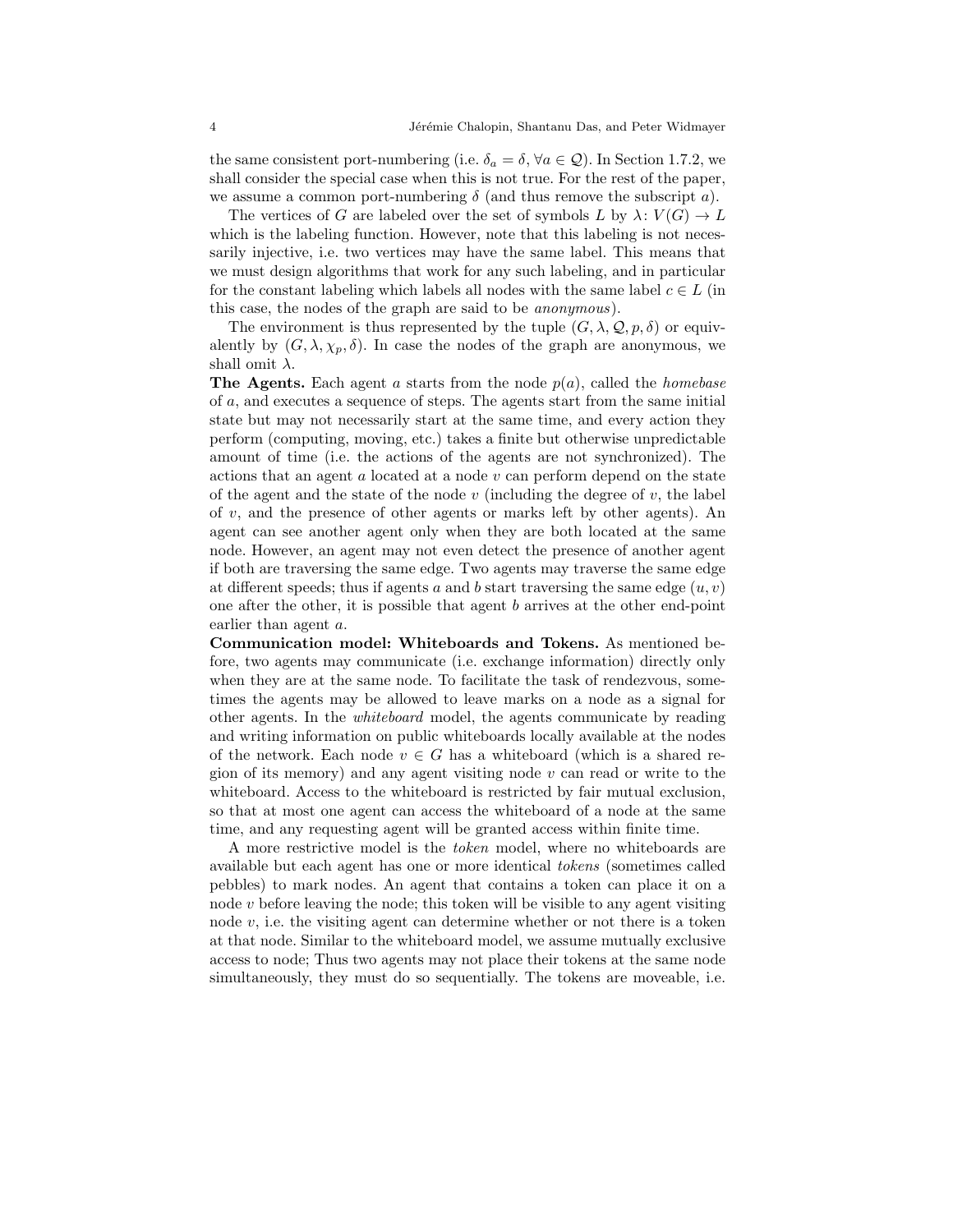an agent can pick up a token, carry the token and place it on a different node that the agent visits.

Cost Measures. The cost of an algorithm can be the time taken until rendezvous is achieved. Since we consider the actions of the agents to be asynchronous, a more useful measure for the efficiency of the algorithm is the amount of movement made by the agents, called the move complexity. In other words, whenever an agent traverses an edge of the graph, this incurs a unit cost and the total cost of the algorithm is the total number of edgetraversals made by all the agents together, in the worst case execution of the algorithm.

Other than optimizing on the time or the movement cost, one can consider the space cost of an algorithm e.g. the memory that needs to be allocated at each node of the graph, or the memory used by an agent during the algorithm. Thus, we associate three different cost measures for a rendezvous algorithm: (i) Movement Cost, (ii) Node Memory, and (iii) Agent Memory.

#### Problem Definition

**Definition 1 (Rendezvous).** Given a distributed mobile environment  $(G,$  $\lambda$ ,  $\mathcal{Q}$ ,  $p$ ,  $\delta$ ), an algorithm  $\mathcal A$  is said to solve *rendezvous* if for any distributed execution of the algorithm by the agents, there exists a node  $v \in G$  such that all agents in  $\mathcal Q$  eventually reach node  $v$  and do not move thereafter.

In the definition above, we do not require the agents to terminate explicitly (i.e. an agent may not be aware when rendezvous has been achieved). Note that even though we consider only deterministic algorithms, the outcome of the algorithm may depend on the particular sequence of events and actions during the (asynchronous) execution of the algorithm by the individual agents. We define a distributed execution of an algorithm as one possible sequence of actions and events that is consistent with the environment and the algorithm.

We say that rendezvous is feasible in  $(G, \lambda, \mathcal{Q}, p, \delta)$ , if and only if there exists a deterministic algorithm that solves *rendezvous* in  $(G, \lambda, Q, p, \delta)$ .

Definition 2 (Rendezvous-with-Detect). Given a distributed mobile environment  $(G, \lambda, \mathcal{Q}, p, \delta)$ , an algorithm is said to solve Rendezvous-with-Detect if the following holds for any distributed execution of the algorithm. If rendezvous is feasible in  $(G, \lambda, \mathcal{Q}, p, \delta)$ , then all agents in  $\mathcal{Q}$  must eventually terminate at one unique node  $v$  of  $G$  and if not, then each agent must terminate in its homebase and output "Rendezvous is not solvable".

When there are more than 2 agents, i.e.  $|Q| > 2$ , we can define the concept of partial rendezvous where at least  $w < |\mathcal{Q}|$  agents are required to gather at a node of the graph. This will be discussed further in section 1.8.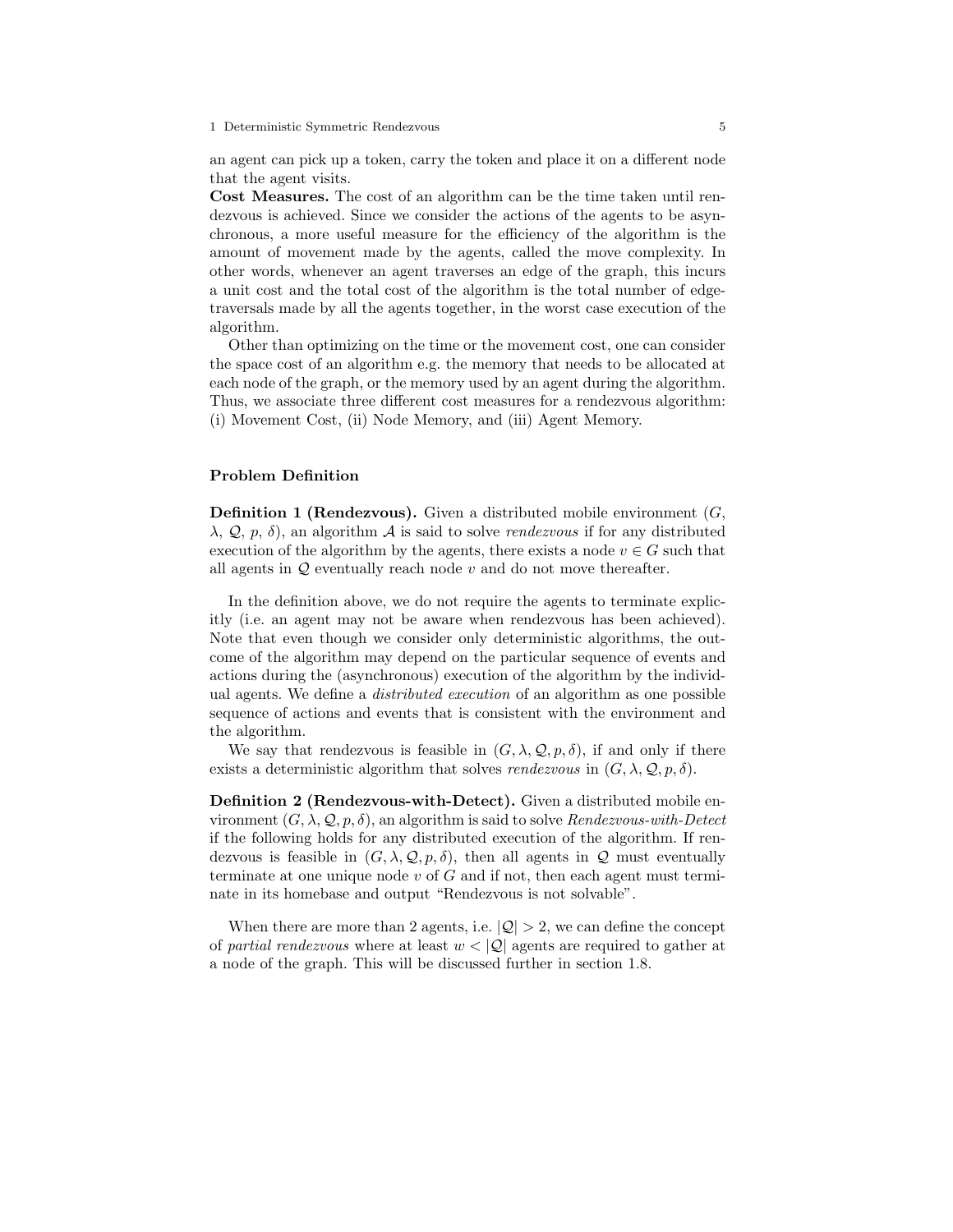#### Properties of Graphs: Coverings and Universal Exploration Sequences

The notions presented in this section were introduced in [7]. Any connected (undirected) graph G can be represented by a strongly connected symmetric digraph  $D = Dir(G)$ , where each edge of G is represented by a pair of symmetric arcs in  $D$ , one in each direction. In this section, we present some definitions and results related to directed graphs and their coverings, which we use to characterize the solvable instances for rendezvous. A directed graph (digraph)  $D = (V(D), A(D), s_D, t_D)$  possibly having parallel arcs and selfloops, is defined by a set  $V(D)$  of vertices, a set  $A(D)$  of arcs and by two maps  $s_D$  and  $t_D$  that assign to each arc two elements of  $V(D)$  : a source and a target (in general, the subscripts will be omitted). A *symmetric* digraph  $D$  is a digraph endowed with a symmetry, that is, an involution  $Sym : A(D) \rightarrow A(D)$ such that for every  $a \in A(D)$ ,  $s(a) = t(Sym(a))$  and  $Sym(Sym(a)) = a$ . Given a simple connected graph G, a vertex labeling function  $\lambda$ , and a port-numbering  $\delta$ , we will denote by  $(Dir(G), \lambda, \delta)$  the labeled digraph constructed in the following way. The vertices of  $Dir(G)$  are the vertices of G and they have the same labels as in  $(G, \lambda)$ . Each edge  $\{u, v\}$  is replaced by two arcs  $a_{(u,v)}, a_{(v,u)} \in A(Dir(G))$  such that  $s(a_{(u,v)}) = t(a_{(v,u)}) = u$ ,  $t(a_{(u,v)}) = s(a_{(v,u)}) = v, \, \delta(a_{(u,v)}) = (\delta_u(v), \delta_v(u)), \, \delta(a_{(v,u)}) = (\delta_v(u), \delta_u(v))$ and  $Sym(a_{(u,v)}) = a_{(v,u)}$ .



Fig. 1.1 A graph G, the corresponding digraph  $Dir(G)$ , and its minimum-base H

A covering projection is a homomorphism  $\varphi$  from D to D' satisfying the following: (i) For each arc  $a'$  of  $A(D')$  and for each vertex v of  $V(D)$  such that  $\varphi(v) = v' = t(a')$  there exists a unique arc a in  $A(D)$  such that  $t(a) = v$ and  $\varphi(a) = a'$ . (ii) For each arc a' of  $A(D')$  and for each vertex v of  $V(D)$ such that  $\varphi(v) = v' = s(a')$  there exists a unique arc a in  $A(D)$  such that  $s(a) = v$  and  $\varphi(a) = a'$ . A symmetric digraph D is a symmetric covering of a symmetric digraph  $D'$  via a homomorphism  $\varphi$  if  $\varphi$  is a covering projection from D to D' such that for each arc  $a \in A(D)$ ,  $\varphi(Sym(a)) = Sym(\varphi(a))$ .

A digraph D is symmetric-covering-minimal if there does not exist any graph  $D'$  not isomorphic to D such that D is a symmetric covering of  $D'$ .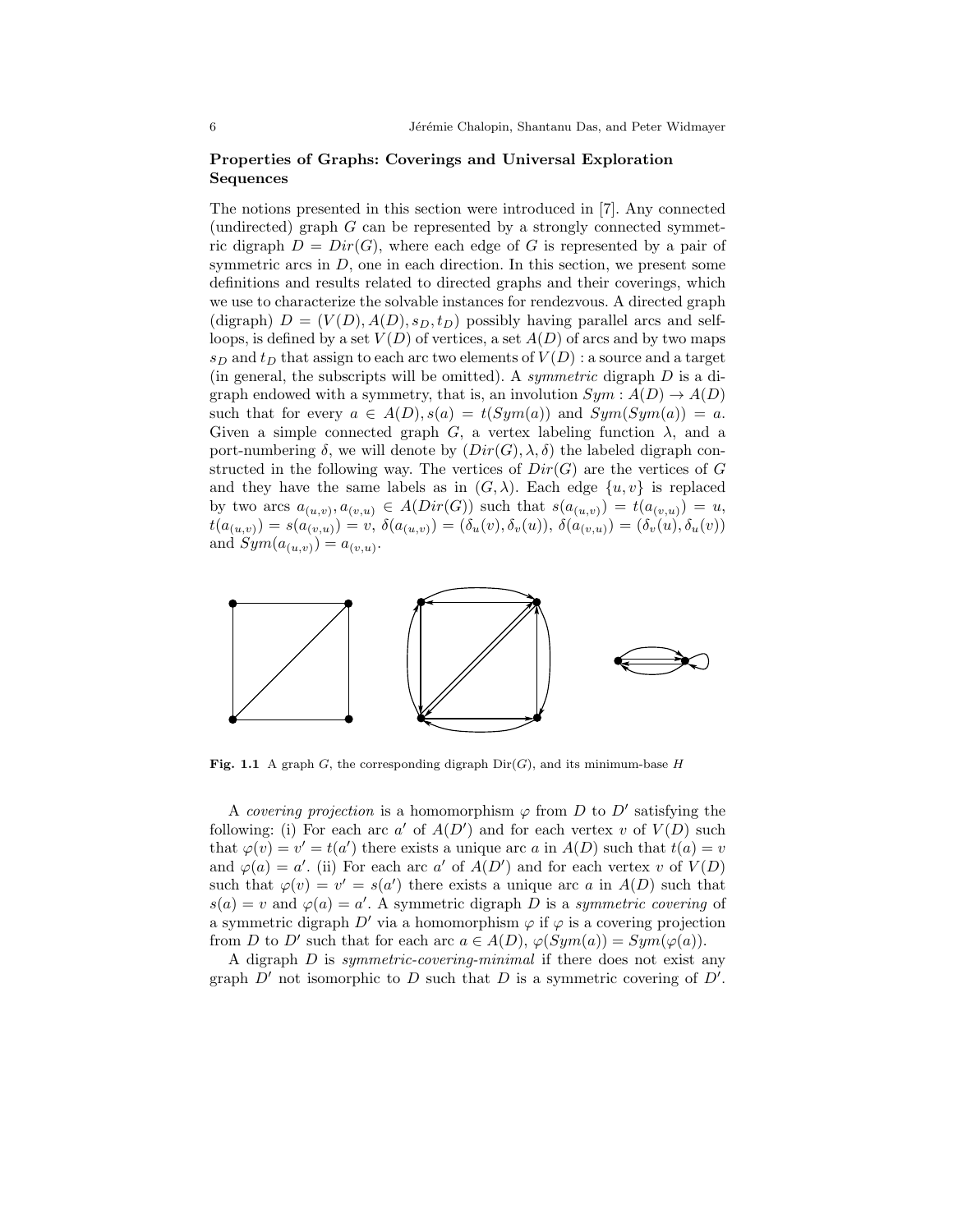The notions of coverings extend to labeled digraphs in an obvious way: the homomorphisms must preserve the labeling. Given a simple labeled graph  $(G, \lambda)$  with a port-numbering  $\delta$ , we say that  $(G, \lambda, \delta)$  is symmetric-coveringminimal if  $(Dir(G), \lambda, \delta)$  is symmetric-covering-minimal. For any simple labeled graph  $(G, \lambda)$  with a port-numbering  $\delta$ , there exists a unique digraph  $(D, \mu_D)$  such that (i)  $(Dir(G), \lambda, \delta)$  is a symmetric covering of  $(D, \mu_D)$  and (ii)  $(D, \mu_D)$  is symmetric-covering-minimal. This labeled digraph  $(D, \mu_D)$  is called the *minimum base* of  $(G, \lambda, \delta)$ .

The main result that we will use from the theory of graph coverings is the following. Given an environment  $(G, \lambda, \chi_p, \delta)$ , if the corresponding labeled digraph  $(Dir(G), \mu_G)$  is not symmetric-covering-minimal, i.e.  $(Dir(G), \mu_G)$ covers a smaller digraph  $(H, \mu_H)$ , then the vertices of G can be partitioned into equivalence classes, each of size  $q = |V(G)|/|V(H)|$  such that the vertices in the same class are symmetric and indistinguishable from each other. This is also related to the concept of views introduced in [25]. Nodes having the same view belong to the same equivalence class.

**Definition 3.** Given a labeled graph  $(G, \lambda)$  with a port numbering  $\delta$ , the *view* of a node v is the infinite rooted tree denoted by  $T_G(v)$  defined as follows. The root of  $T_G(v)$  represents the node v and for each neighbor  $u_i$  of v, there is a vertex  $x_i$  in  $T_G(v)$  (labeled by  $\lambda(u_i)$ ) and an edge from the root to  $x_i$  with the same labels as the edge from v to  $u_i$  in  $(G, \delta)$ . The subtree of  $T_G(v)$  rooted at  $x_i$  is again the view  $T_G(u_i)$  of node  $u_i$ .

For traversal of an unknown graph we will use the notion of a Universal Exploration Sequence (UXS) [21]. For any node  $u \in G$ , we define the *i*th successor of u, denoted by  $succ(u, i)$  as the node v reached by taking port number i from node u (where  $0 \le i \le d(u)$ ). Let  $(a_1, a_2, \ldots, a_k)$  be a sequence of integers. An *application* of this sequence to a graph  $G$  at node  $u$  is the sequence of nodes  $(u_0, \ldots, u_{k+1})$  obtained as follows:  $u_0 = u$ ,  $u_1 = succ(u_0, 0)$ ; for any  $1 \leq i \leq k$ ,  $u_{i+1} = succ(u_i, (p+a_i) \mod d(u_i))$ , where p is the port-number at  $u_i$  corresponding to the edge  $\{u_{i-1}, u_i\}$ . A sequence  $(a_1, a_2, \ldots, a_k)$  whose application to a graph  $G$  at any node  $u$  contains all nodes of this graph is called a UXS for this graph. A UXS for a class of graphs is a UXS for all graphs in this class. For any positive integers  $n, d, d \lt n$ , there exists a UXS of length  $O(n^3d^2 \log n)$  for the family of all graphs with at most n nodes and maximum degree at most  $d \vert 1$ .

#### 1.3 Feasibility of deterministic rendezvous

Deterministic rendezvous is not always possible in arbitrary graphs, as we have seen before (recall the example of the two agents symmetrically placed in a ring). Given an environment  $(G, \lambda, \mathcal{Q}, p, \delta)$ , the feasibility of rendezvous may depend on the structure of G, the labeling  $\lambda$ , the port numbering  $\delta$  as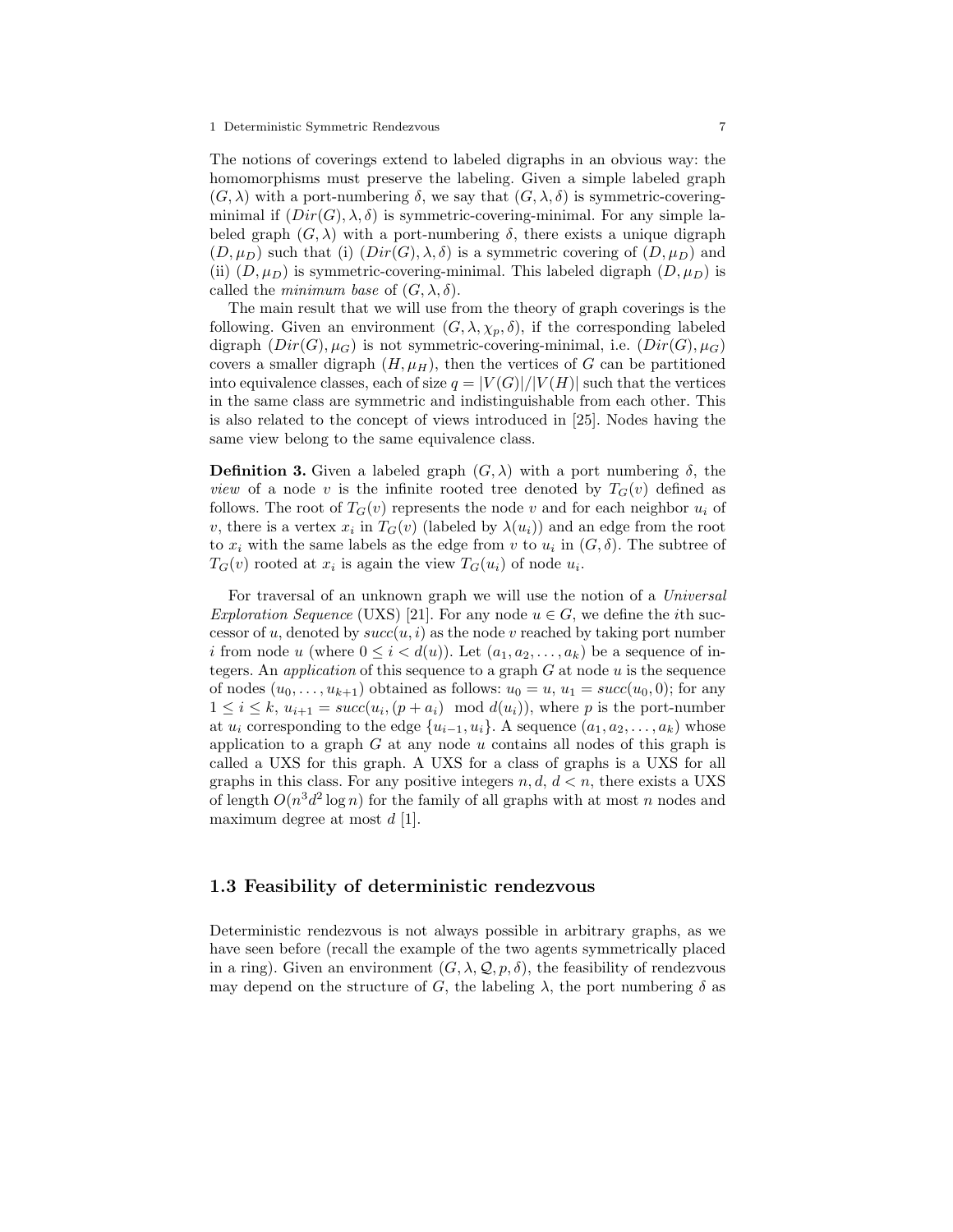well as the initial placement of the agents. When the agents do not have the capability of marking nodes, the feasibility of rendezvous depends on the labeled graph  $(G, \lambda, \delta)$  and not on the starting locations. This is equivalent to the feasibility of electing a leader among the nodes of a graph, a well-studied problem for which there exists a known characterization of solvable instances. The following properties are based on the results from [6, 25, 26].

**Theorem 1.** Rendezvous is solvable in  $(G, \lambda, \delta)$  irrespective of the number of agents and their starting locations if and only if  $(G, \lambda, \delta)$  is symmetriccovering-minimal with respect to any covering projection that preserves the edge-labeling  $\delta$  and the node-labeling  $\lambda$ .

On the other hand, if the agents are allowed to mark the nodes of the graph then the placement  $p$  of the agents in  $G$  influences the solvability of rendezvous. In this case, we can assume that the starting locations of the agents are distinctly labeled by the function  $\chi_p$  and thus consider the nodelabeling  $\lambda' = \lambda \times \chi_p$ .

**Theorem 2.** Rendezvous is solvable in the environment  $(G, \lambda, \mathcal{Q}, p, \delta)$  if and only if  $(G, \lambda', \delta)$  is symmetric-covering-minimal with respect to any labelpreserving covering projection, where  $\lambda' = \lambda \times \chi_p$ .

We can assume that the edge-labeling and node labeling of the graph is given by an adversary. Thus, it makes sense to characterize the family of graphs where rendezvous is possible for any labeling (assuming that the labeling provides a local orientation at each node).

Theorem 3. Given any connected graph G, the following statements are equivalent:

- 1. For any port-numbering  $\delta$ , and any placement  $\chi_p$  of agents in G, rendezvous can be solved in  $(G, \chi_p, \delta)$ ;
- 2. For any port-numbering function  $\delta$ , each vertex of  $(G, \delta)$  has a distinct view ;
- 3. There is no partition  $V_1, V_2, \ldots V_k$  of  $V(G)$  with  $k \in [1, |V(G)| 1]$  such that for any distinct  $i, j \in [1, k]$ , the following conditions hold:
	- (i)  $G[V_i]$  is d-regular for some d, and if d is odd, it contains a perfect matching,
	- (*ii*)  $G[V_i, V_j]$  is regular.

 $4. Dir(G)$  is symmetric-covering-minimal.

## 1.4 Impossibility Results

From the results of the previous section, we know rendezvous can be solved only in an environment  $(G, \lambda, \mathcal{Q}, p, \delta)$  where the corresponding labelled graph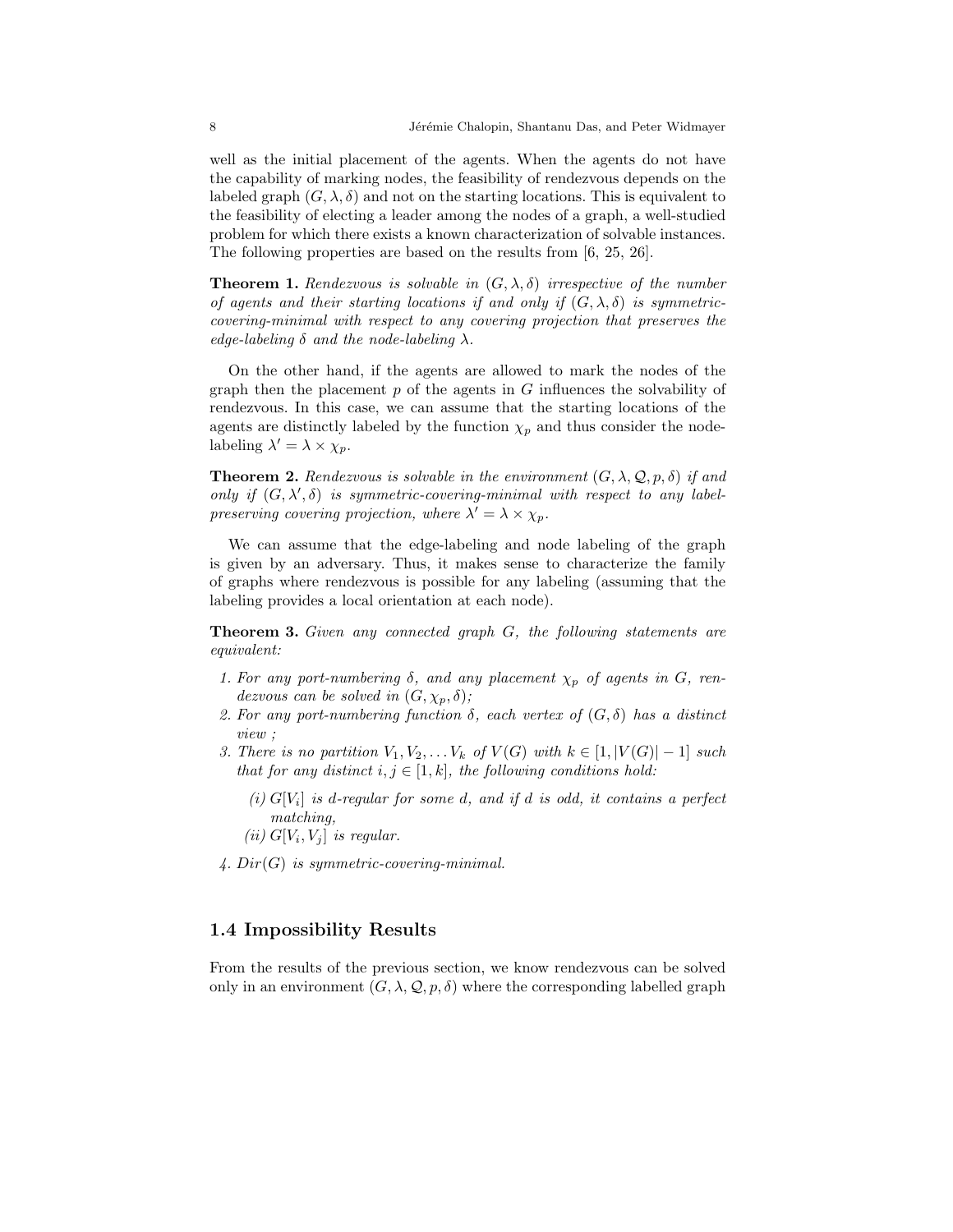$(G, \lambda', \delta)$  is symmetric-covering minimal. Given such an instance, it is possible to construct another instance  $(H, \lambda'_H, \delta_H)$  such that  $|V(H)| = 2|V(G)|$ and  $(H, \lambda'_H, \delta_H)$  covers  $(G, \lambda', \delta)$ , and thus, rendezvous is not possible in  $(H, \lambda'_H, \delta_H)$ . Any algorithm that solves *Rendezvous-with-Detect* must be able to distinguish between these two instances. It is not possible to distinguish between these two instances unless the agents are provided with some prior knowledge which allows them to deduce the size of the graph with some accuracy. In fact, if the agents know an upper bound B such that  $B < 2n$  this is already sufficient to solve Rendezvous-with-Detect. (Recall that for any graph H that covers G and is not isomorphic to G, the size of H must be strictly a multiple of the size of G and thus  $|V(H)|$  is at least twice of  $|V(G)|$ .

Theorem 4. The knowledge of only an arbitrary upper bound on n is not sufficient for solving Rendezvous-with-Detect in an environment  $(G, \lambda, Q, p, \delta)$ .

We now consider the move complexity of Rendezvous-with-Detect. It is easy to see that each edge of the graph must be traversed by at least one agent. Moreover, in a symmetric environment (e.g. a ring with agents placed equidistant apart) each agent may need to make  $O(n)$  moves before it can detect the impossibility of rendezvous. This gives us the following lower bound.

Theorem 5. Solving Rendezvous-with-Detect with k agents in an arbitrary graph of n nodes and m edges requires  $\Omega(m+nk)$  moves in the worst case.

## 1.5 Rendezvous without Marking

In this section we assume that the agents have no means of marking the nodes of the graph (i.e. no whiteboards or tokens are available). The knowledge of  $n$  (or, at least some upper bound on it) is required to even explore the graph unless the graph happens to be a tree. In asymmetric trees, rendezvous is possible without marking and without knowledge of  $n$ . It is possible to traverse an anonymous tree and find the central edge or central node in the tree (every tree has either a central node or a central edge). The usual technique for rendezvous is to gather at the central node or at one of the endpoints of the central edge. In the latter case, the agent needs to do a comparison of the subtrees at either end of the central edge e, in order to choose among the two end-points of e. This problem has been studied for agents having small memory (see Section 1.5.2).

## 1.5.1 Agents having Unbounded Memory

When an upper bound on  $n$  is known a priori, and the agents have sufficient memory, it is possible to solve rendezvous in an arbitrary graph  $(G, \lambda, \delta)$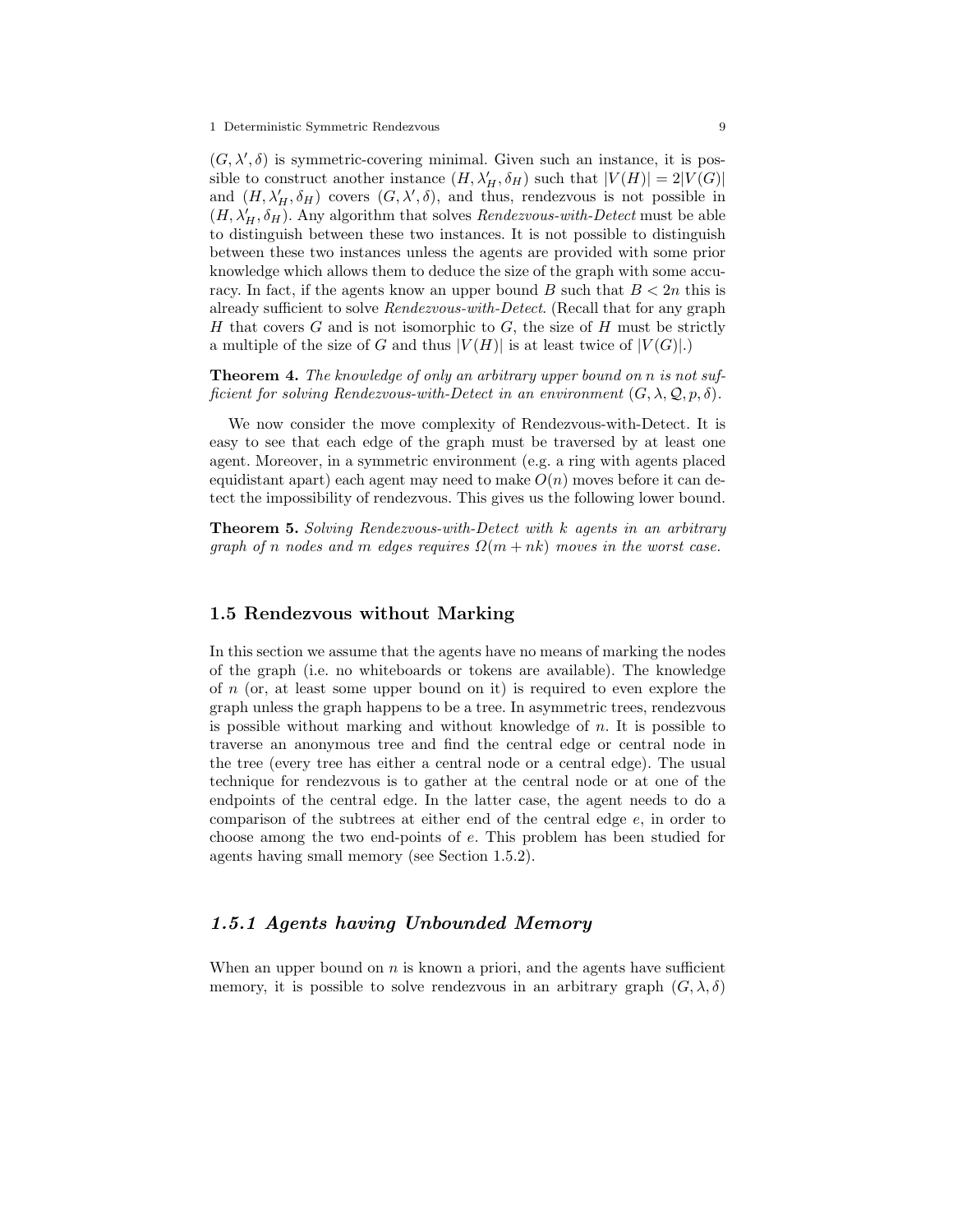by constructing the minimum-base of the labeled graph and then moving to a unique node of the minimum-base. Note that according to Theorem 1, rendezvous is solvable in this case only if  $(G, \lambda, \delta)$  is covering minimal. If that condition is satisfied then the constructed minimum-base is isomorphic to G and thus all the agents will reach the same node, hence solving rendezvous.

In case the exact value of  $n$  is provided, it is possible to use the same algorithm to check for symmetric-covering-minimality and thus, solve Rendezvouswith-Detect. We now discuss the algorithm (see [9] for more details). The first part of the algorithm is a traversal of the graph visiting every vertex of G at least once. The second part is the classification of the visited vertices into equivalence classes. Initially all vertices are put in the same class and in subsequent rounds, the algorithm refines the classes until each class corresponds to one vertex of the minimum-base. For the traversal we use a UXS  $U(N, d)$  where  $N \geq n$  is an upper bound on n and d is some upper bound on the maximum degree of the graph  $G$ . We now describe the class refinement process.

#### Algorithm 1: Class-Refinement(N)

| Let $v_1, v_2, \ldots v_t$ be the sequence of nodes visited by $U(N, d)$ , possibly containing                                               |
|----------------------------------------------------------------------------------------------------------------------------------------------|
| duplicate nodes;                                                                                                                             |
| Follow $U(N, d)$ and for each node $v_i$ do                                                                                                  |
| Store the labels of each edge incident to $v_i$ ;                                                                                            |
| Compute the number of 1-classes and store a distinguishing path for each pair of                                                             |
| distinct classes ;                                                                                                                           |
| $k := 2$ ;                                                                                                                                   |
| repeat                                                                                                                                       |
| Follow $U(N, d)$ and for each node $v_i$ do                                                                                                  |
| for each edge $(v_i, w)$ incident to $v_i$ do                                                                                                |
|                                                                                                                                              |
| Compute the $(k-1)$ -class of w (using the distinguishing paths);<br>Store the label of $(v_i, w)$ and the index of the $(k-1)$ -class of w; |
| Compute the number of $k$ -classes and store a distinguishing path for each pair                                                             |
| of distinct $k$ -classes;                                                                                                                    |
| Increment $k$ ;                                                                                                                              |
| <b>until</b> the number of k-classes is equal to the number of $(k-1)$ -classes;                                                             |
| Move to a vertex of class one;                                                                                                               |
|                                                                                                                                              |

Given a graph G and node u of G and a sequence of edge-labels  $Y =$  $((p_1, q_1), (p_2, q_2), \ldots, (p_i, q_i)),$  we say that Y is accepted from u if there exists a path  $P = (u = u_0, u_1, \ldots, u_j)$  in G such that  $\delta(P) = Y$ , i.e. for each i,  $1 \leq i \leq j$ ,  $(p_i, q_i) = \delta(u_{i-1}, u_i)$ . For any  $k > 0$ , two vertices  $u, v$  that have the same view up to depth k are said to be k-equivalent; we denote it by  $u \sim_k v$ . The k-class of u is the set of all vertices that are k-equivalent to u and this set is denoted by  $[u]_k$ . Given any two k-classes  $C, C',$  a  $(C, C')$ -distinguishing path is a sequence of edge-labels  $Y_{C,C'} = ((p_1,q_1),(p_2,q_2),\ldots,(p_i,q_i))$  such that  $Y_{C,C'}$  is accepted from each node  $u \in C$  and it is not accepted from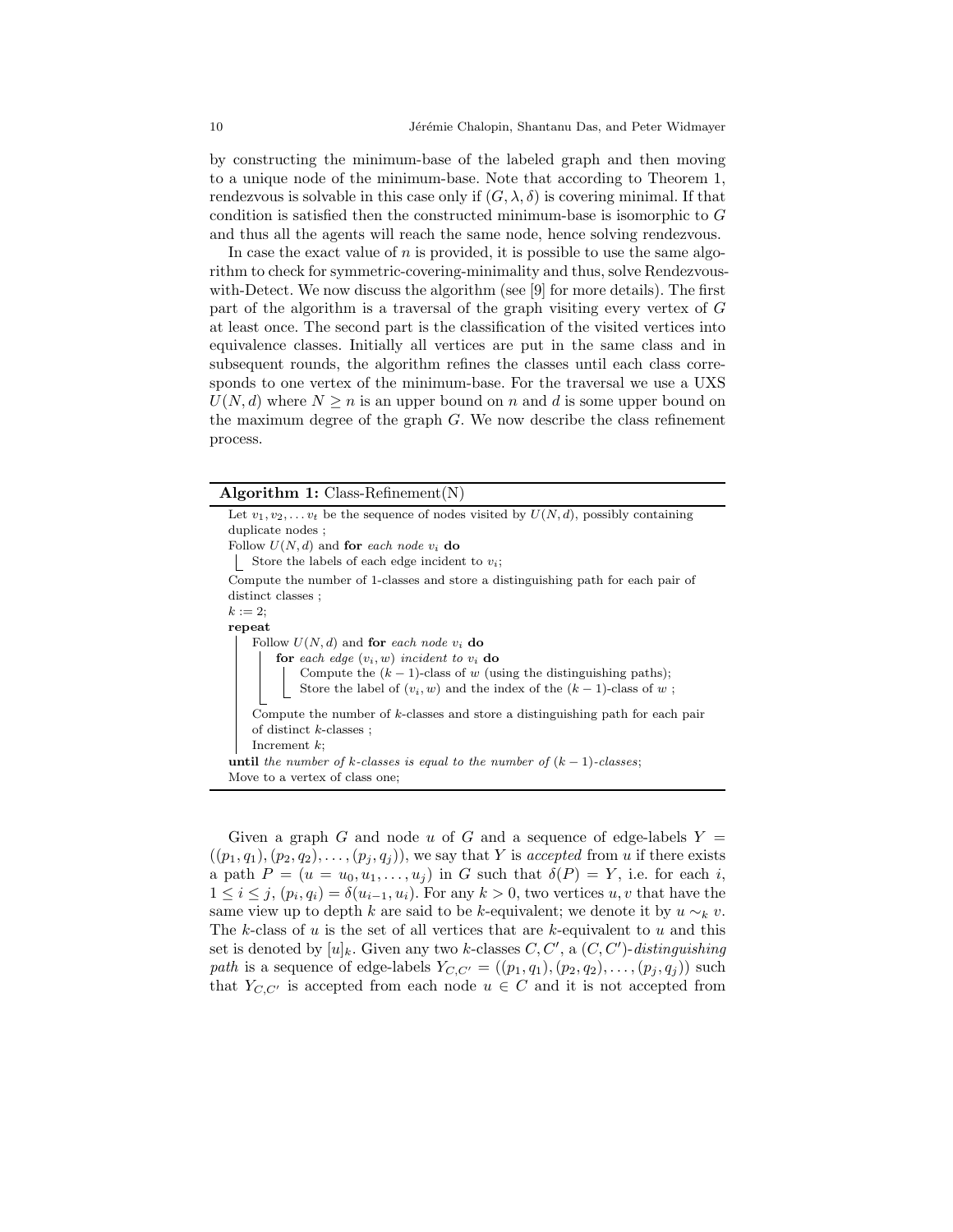any node  $v \in C'$ . Given any two distinct k-classes  $C, C'$ , either there exists a  $(C, C')$ -distinguishing path of length at most k, or there exists a  $(C', C)$ distinguishing path of length at most k.

For  $k = 1$ , it is easy to determine the k-class of any node v by traversing each edge incident to  $v$  and noting the labels. From this information, one can find the distinguishing paths for any pair of 1-classes. For  $k \geq 2$ , it is possible to identify the k-classes and the corresponding distinguishing paths (from knowledge of the  $k - 1$  classes) using the properties below.

Property 1. For  $k \geq 2$ , two nodes u and v belong to the same k-class, i.e.  $[u]_k = [v]_k$ , if and only if (i)  $[u]_1 = [v]_1$  and (ii) for each  $i, 0 \le i \le deg_G(u)$  $deg_G(v)$ , the *i*th neighbor  $u_i$  of u and the *i*th neighbor  $v_i$  of v belong to the same  $(k-1)$ -class and  $\delta(u, u_i) = \delta(v, v_i) = (i, j)$ , for some  $j \geq 0$ .

**Theorem 6 ([9]).** Algorithm 1 builds the quotient graph of any graph of size  $n \leq N \ in \ O(|U(N, d)| \cdot n^3 d)$  moves and requires  $O(n^3 \log n + |U(N, d)| \log d)$ memory for each agent.

There exists a UXS for graphs of size at most  $N$  and maximum degree at most d, that is of length  $O(N^3d^2 \log N)$  [1]. Using such a sequence for the traversal gives us an algorithm of move complexity  $O(N^3 n^3 d^3 \log N)$  for solving rendezvous.

## 1.5.2 Agents having Little Memory

In the algorithms discussed above, the agent needs to have enough memory to construct and to remember a map of the graph or a part of it. In this section we consider the effect of limiting the memory of the agent. The task of rendezvous in tree networks has been studied in synchronous environments for agents with small memory and it was shown that logarithmic memory is required for rendezvous even on the line [14]. Note that this lower bound does not apply directly in our setting since the set of solvable instances of rendezvous is strictly larger in a synchronous environment than in an asynchronous one when the agents cannot mark the vertices. However, it is well known that  $o(\log n)$  memory is not sufficient for exploration of an arbitrary graph with termination, if marking is not allowed. Consequently, if the agents cannot mark the nodes, one can show that  $\Omega(\log n)$  bits of memory are necessary to solve rendezvous of two agents in an arbitrary graph in an asynchronous environment.

In a synchronous environment without the ability to mark nodes, it is known [13] that  $O(\log n)$  memory is sufficient for rendezvous of two agents starting on asymmetric positions in an arbitrary graph (even if the agents do not necessarily start at the same time). The idea of the algorithm in [13] is to obtain a unique ordering on distinct equivalence classes of nodes (without having to construct the views of the nodes). Each agent can then use the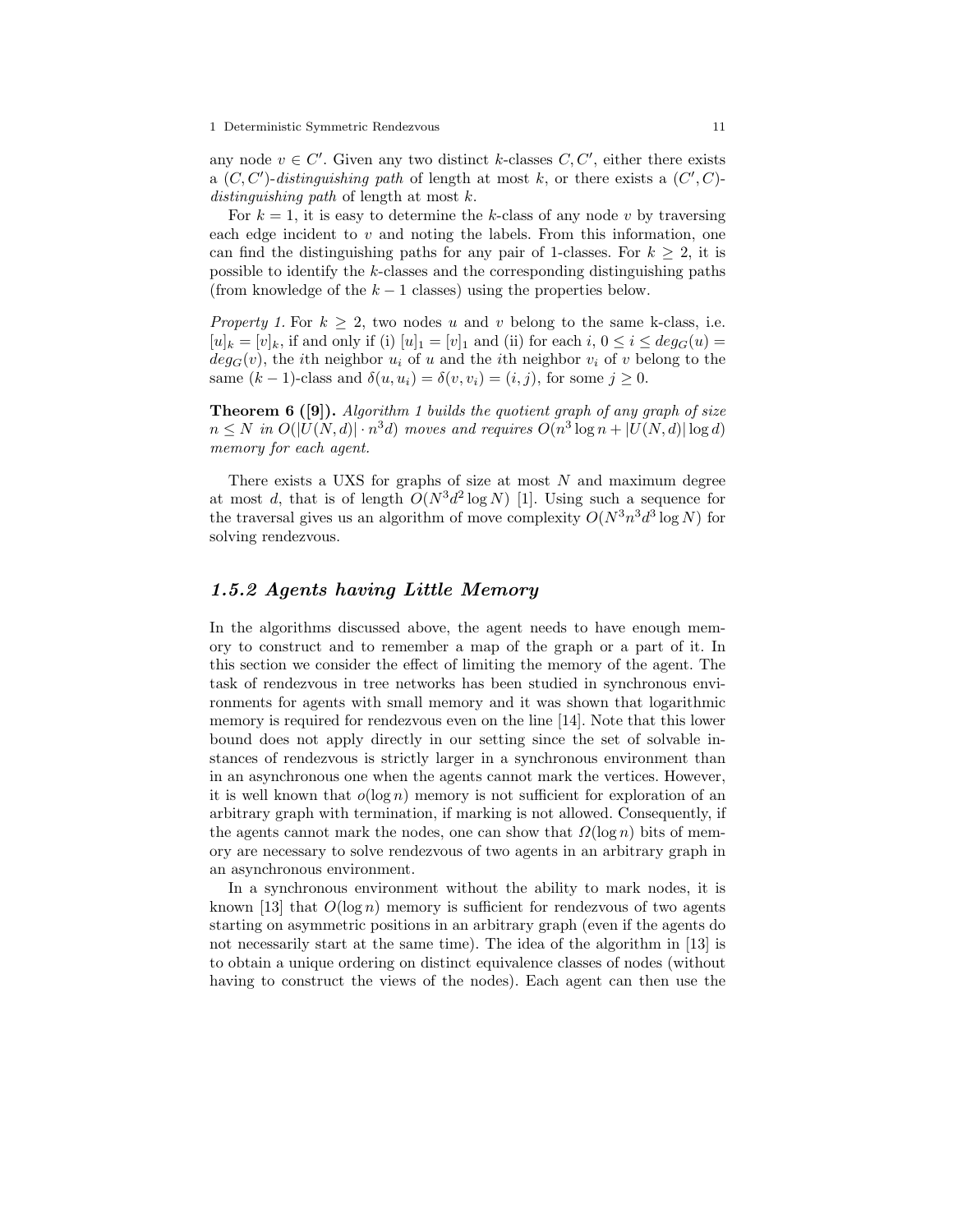index given to its initial position as its unique identifier and rendezvous can be achieved using the standard algorithm for agents having distinct identifiers in synchronous environments.

In the asynchronous setting, when the agent cannot mark nodes, we know that the starting positions of the agents cannot be used to break symmetry. Thus, rendezvous is solvable only if  $(G, \lambda, \delta)$  is symmetric-covering-minimal. If each agent initially knows an upper bound on the size of the graph, the agent can execute the first part of the algorithm of [13] to distinguish between equivalence classes of nodes and to order them. Thereafter, each agent could move to a node that belongs to the class appearing first in this ordering. If  $(G, \lambda, \delta)$  is symmetric-covering-minimal, this node is unique and the agents would have achieved rendezvous. Consequently, we have the following theorem.

**Theorem 7.** Agents with  $O(\log n)$  memory can solve rendezvous in any environment  $(G, \lambda, \delta)$  where deterministic rendezvous is feasible without marking.

## 1.6 Rendezvous with Marking

In this section, we assume that the agents can write on whiteboards present in the nodes of G. If we assume no bounds on the memory available to the agent or at a node then there is an optimal algorithm to solve rendezvous (or Rendezvous-with-Detect) for two agents using  $\Theta(m)$  moves. For the general case of  $k \geq 2$  agents, this generalizes to an algorithm that requires  $O(mk)$ moves to solve Rendezvous-with-Detect and  $O(m \log k)$  to solve rendezvous.

The algorithm proceeds in two phases. In the first phase, the agents construct a spanning forest of the graph using a distributed DFS-type algorithm (described below as procedure DDFS). At the end of this procedure there is exactly one agent in each tree in the forest and each agent a has a map of the tree that it belongs to (we call this the agent's territory  $T_a$ ). The second phase of the algorithm is a competition between neighboring agents, during which each losing agent merges its territory with the corresponding winning agent. This process is repeated with the objective of eventually forming a single tree spanning the graph  $G$  so that all the agents gather at the root of this spanning tree. We show that this is always possible whenever the condition of Theorem 2 is satisfied.

Procedure DDFS: An agent A starts from its homebase a depth-first search traversal marking the nodes that it visits (unless they are already marked) and labeling them with numbers  $1, 2, 3, \ldots$  etc. Each node marked by the agent and the edge used to reach it are added to its tree. If the agent reaches an already marked node, it backtracks to the previous node and tries the other edges incident to the node. The agent stops when there are no unexplored edges incident to the nodes of its tree. This tree is the territory  $T_A$  of the agent.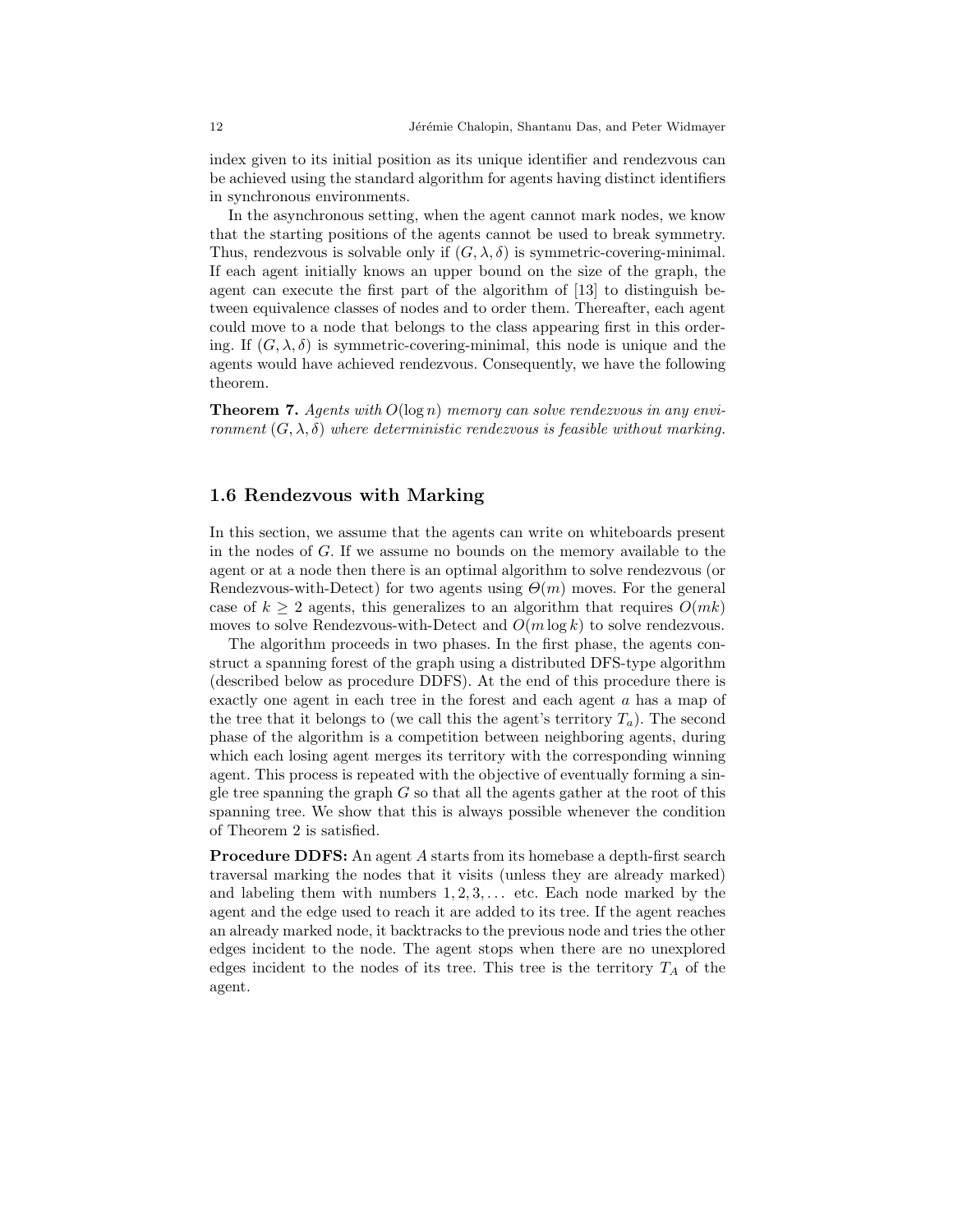#### 1 Deterministic Symmetric Rendezvous 13

Partial-view (PV): Based on the territory of an agent, we define the Partial-View PV<sub>A</sub> of an agent A having territory  $\mathcal{T}_A$ , as the finite rooted tree, such that: (i) The root corresponds to the homebase  $v_0$  of agent A. (ii) For every other node  $v_i$  in  $\mathcal{T}_A$ , there is a vertex  $x_i$  in  $PV_A$ . (iii) For each edge  $(v_i, v_j)$  in  $\mathcal{T}_A$ , there is an edge  $(x_i, x_j)$  in  $PV_A$ . (iv) For each outgoing edge  $e = (v_i, u_i)$  such that  $v_i \in \mathcal{T}_A$  but  $e \notin \mathcal{T}_A$ ,  $PV_A$  contains an extra vertex  $y_i$ (called an external vertex) and an edge  $\hat{e} = (x_i, y_i)$  that joins  $x_i$  to it. (v) Each edge in  $PV_A$  is marked with two labels, which are same as those of the corresponding edge in G. (vi) Each vertex  $x_i$  in  $PV_A$  is labeled with  $\lambda(v_i)$ and  $\chi_p(v_i)$ , where  $v_i$  is the node in G corresponding to  $x_i$ . (vii) Each vertex is also labeled with the numeric identifier assigned to the corresponding node during procedure DDFS.



Fig. 1.2 Territories and Partial-Views: (a) A graph G with 10 nodes and two agents A and B (whose territories are marked by **bold** edges). (b) The *Partial-View*  $PV_A$  for agent A

The algorithm proceeds by comparing the partial-views of neighboring agents (we use a fixed ordering on the partial-views). We say that an agent A is a neighbor to agent B, if there exists an edge  $(u, v)$  such that  $u \in$  $T_A$ ,  $(u, v) \notin T_A$  and  $v \in T_B$ . By this definition, an agent may be its own neighbor. The communication between neighbors works as follows. To send any information  $w$ , the agent writes  $w$  on each whiteboard of its territory (function "WRITE-ALL"). To read the partial-view of neighboring agents, an agent visits each external node  $x$  and reads the contents of the whiteboard at x (function "READ-PV"). In any round  $i$ , if agent A reads a partial-view  $PV_{i,x}$  greater than its own partial-view  $PV_{i,A}$  in this round, then agent A is defeated (i.e. it becomes passive and does not participate in the algorithm anymore) and the edge connecting node  $x$  to the tree  $T_A$  is used to merge the two trees. This process is repeated for  $k$  iterations or until the territory of an agent spans the whole graph.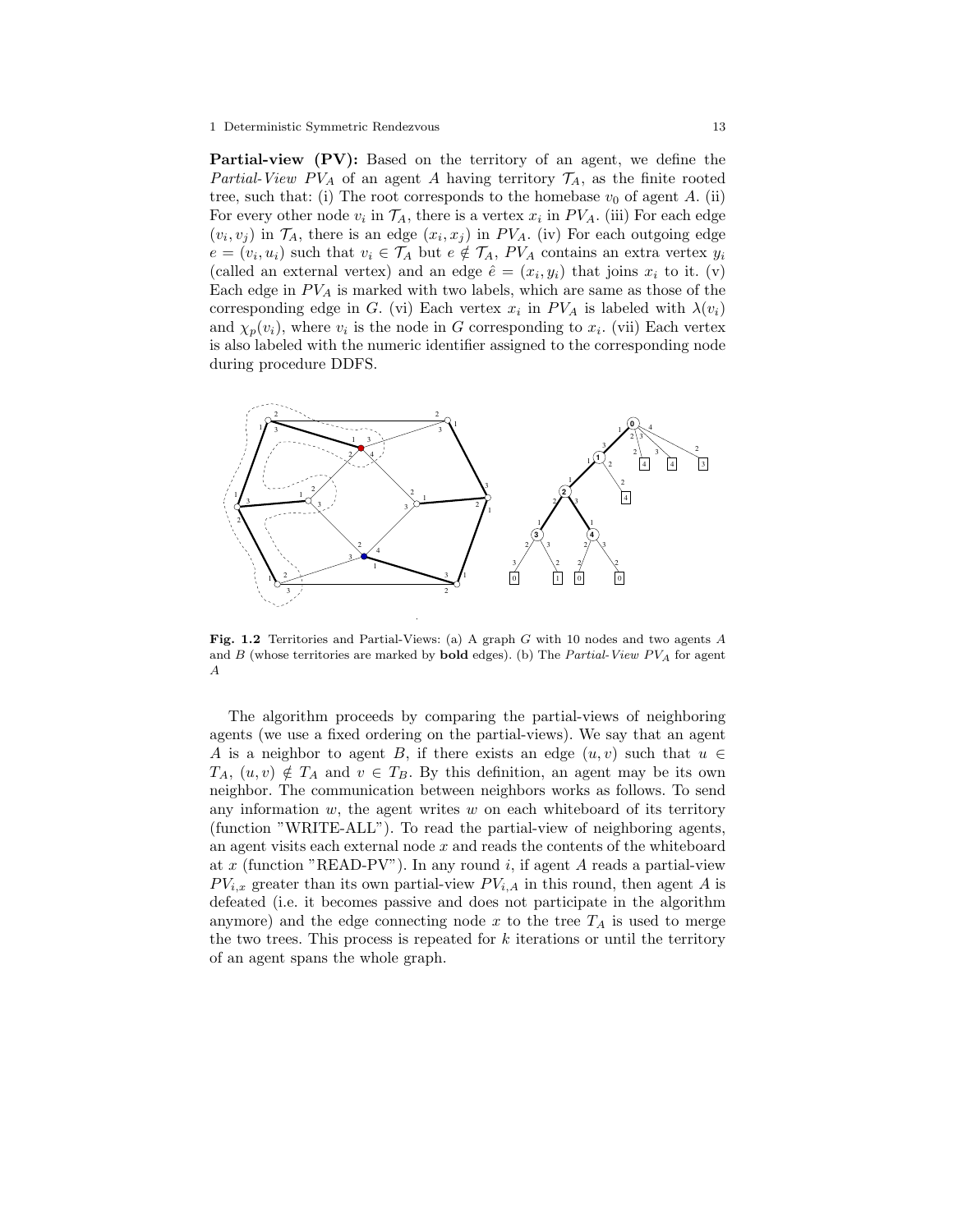The algorithm assumes the prior knowledge of  $k = |Q|$ . Alternately if the value of n is known (but not k) then the algorithm may be modified accordingly to use this information. In this case, the main loop of the algorithm will be executed for at most  $n$  iterations and the agent will terminate the algorithm successfully if its territory contains  $n$  nodes.

#### Algorithm  $2$ : Make-Tree(k)

```
Execute procedure DDFS to construct the territory T_A;
PV_{1,A} \leftarrow \text{COMPUTE-PV}(T_A);for phase i = 1 to k do
   if Number of Agents in T_A is k then
        Collect all agents to root;
        Return("Success");
    WRITE-ALL(PV_{i,A}, i);S \leftarrow \text{READ-PV } (i);State \leftarrow COMPARE-PV(PV_{iA}, S);
    if State = Passing then
        \text{SEND-MERGE}(i);WRITE-ALL("Defeated", i);
        Return to homebase and execute WAIT();
    else
        RECEIVE-MERGE(i);execute UPDATE-PV() and continue;
WRITE-ALL("Failure");
```
Lemma 1 ([15]). Algorithm Make-Tree solves Rendezvous-with-Detect using  $O(mk)$  moves in total and requires  $O(m \log n)$  whiteboard memory for each node.

A modified version of the algorithm solves rendezvous for all solvable instances in at most  $O(m \log k)$  moves. The only modification is during the comparison of the partial-views; if the agent  $A$  finds that all neighboring agents have the same Partial-view, then agent A returns to its homebase and waits (instead of continuing with the competition rounds for  $k$  iterations). This algorithm would not have an explicit termination.

Another possible modification to the algorithm is to reduce the memory required for the whiteboards (see [15]). If the whiteboards at each node are limited to  $O(\log n)$  bits, then a modified version of Algorithm Make-Tree can be used to solve Rendezvous-with-Detect using  $O(\log n)$  bit whiteboards and  $O(m^2k)$  moves in total. The idea of this algorithm is to perform the comparisons of partial-views by traversing the territories of the neighbors. Thus the agents have to perform additional moves, but the only information that we need to write on the whiteboards is the label assigned to the node and a link to its parent in the tree.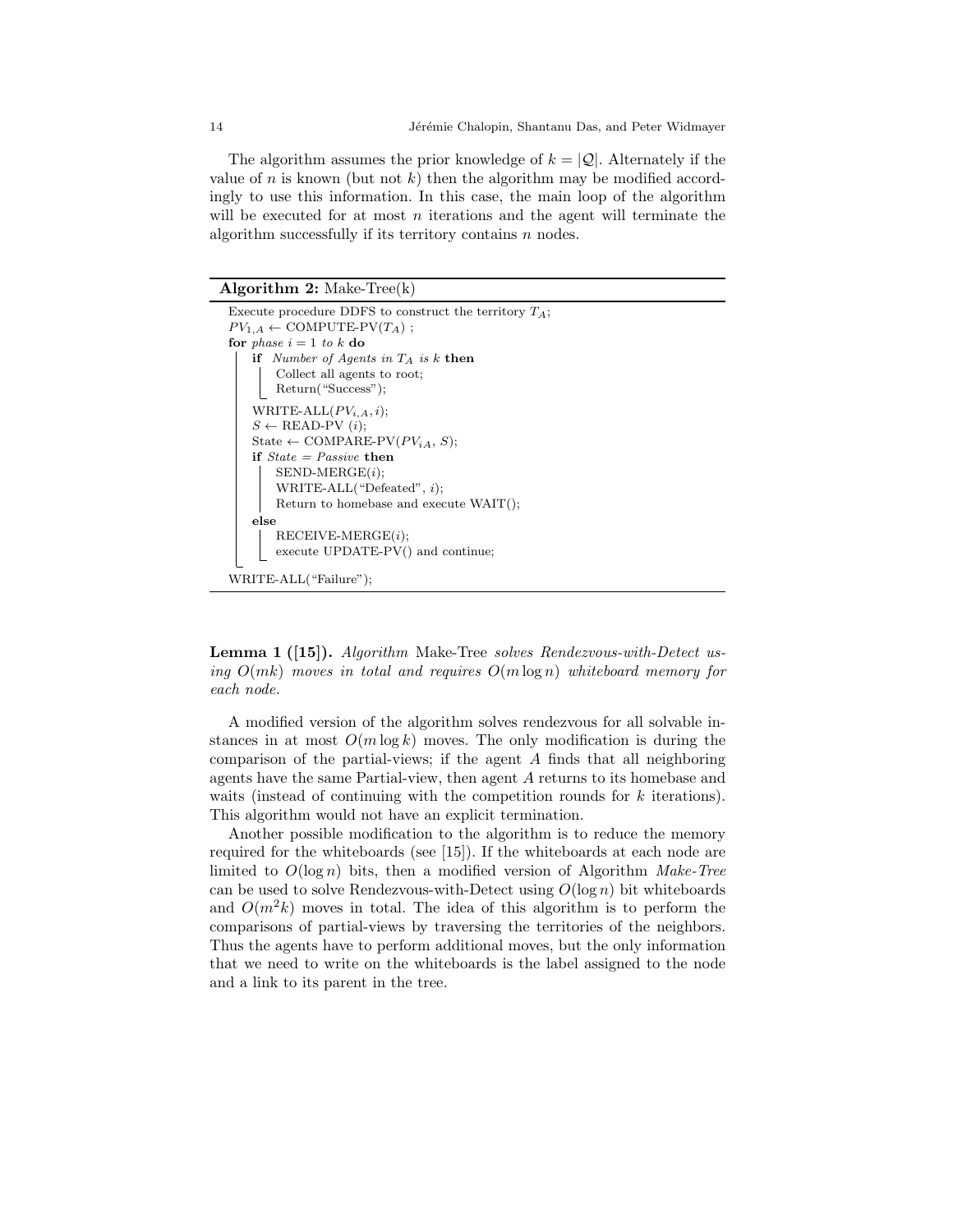#### 1.7 Rendezvous using Tokens

In this section we consider the rendezvous problem in the token model where each agent has a token which they can place on any node they visit. Note that tokens used by all agents are identical (and thus indistinguishable). As opposed to the previous section, there are no public whiteboards on the nodes. If every agent puts its token on its starting location, we have a bicoloring on the nodes of the graph representing the function  $\chi_p$  on  $V(G)$ . The agent can now execute Algorithm 1 with the following modification. The initial classification partitions the nodes into two classes–those that contain a token and those that do not! The algorithm will succeed in solving rendezvous whenever the conditions of Theorem 2 are satisfied. Moreover, the algorithm can solve Rendezvous-with-Detect, if the exact value of  $n$  is known. However this algorithm is not efficient in terms of the moves complexity as we have seen. We present below a different algorithm which is more efficient [9].

#### 1.7.1 Rendezvous with a single unmovable token

The algorithm for rendezvous presented in this section is for two agents, though the same idea may be used to rendezvous any  $k \geq 2$  agents using a more involved algorithm. We assume that an agent always places the token at its starting location. First, suppose there is a single agent exploring a graph  $G$ . The fact that the starting node  $r$  of the agent is marked and can be distinguished from other nodes, makes it easier to perform an exploration of G. The agent can perform a breadth-first traversal building a BFS-tree T rooted at r. During the traversal, whenever the agent explores a new edge and reaches a node  $v$ , it checks whether  $v$  is same as some node  $u$  in its tree. This can be done by successively applying the label-sequences for the back-paths from each node  $u \in T$  to the root r, and checking if one of these hits the marked node. Based on this idea, we have an algorithm for building a map of G with a single agent starting from a unique marked homebase in G (see Algorithm 3). The algorithm maintain a BFS-tree  $T$  containing the visited nodes and a data structure called ROOT PATHS that stores the edge-labeled path  $P$  in  $T$  from any node  $v$  to the homebase  $r$ . For such a stored path  $P$ , Start(P) refers to the node v. For any path  $P = (u_0, u_1, \ldots u_t)$  in the tree T, the label sequence of path P is  $\Lambda(P) = (\delta(u_0, u_1), \ldots, \delta(u_{k-1}, u_t))$ . Other than the tree  $T$ , the algorithm also maintains the cross-edges which together with  $T$ , give the complete map of  $G$ .

When two identical agents execute the algorithm 3 from marked homebases, it is clear that the agents will not have a map of the complete graph. However, the following properties are satisfied.

**Lemma 2 ([9]).** During algorithm BFS-Tree-Construction: (i) The graph  $T$ constructed by each agent will be an acyclic connected subgraph of  $G$ , and  $(ii)$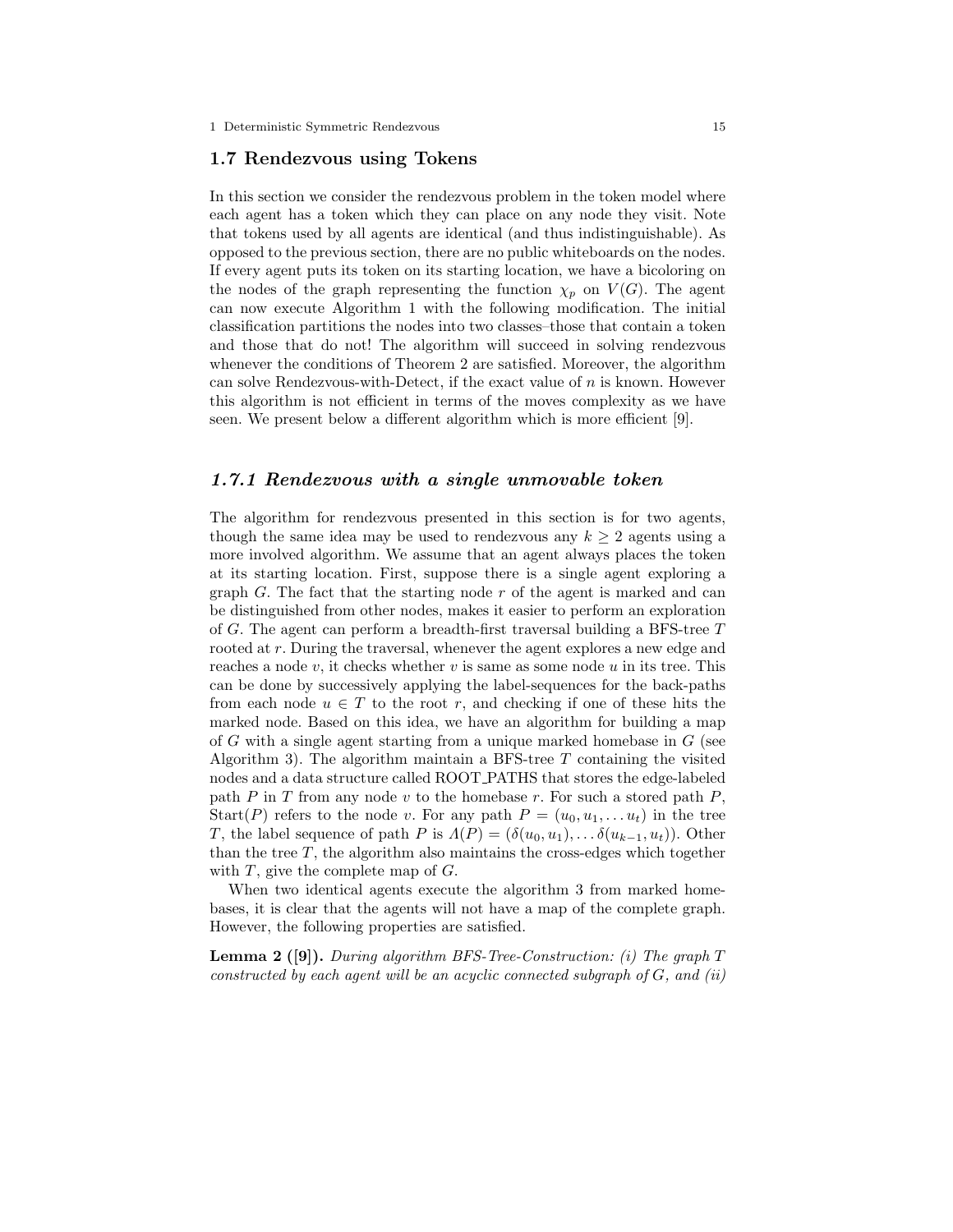Algorithm 3: BFS-Tree-Construction



if the maps constructed by the two agents are identical then the views from the two homebases are identical.

The tree constructed by an agent in the above algorithm, is similar to the territory of an agent as in Section 1.6. Due to the above properties, we know that when the maps obtained by the two agents are identical, then rendezvous is not solvable deterministically. So, we only need to consider the case when the maps are distinct. In this case if we could compare the maps of the agents, we can elect one of the agents and the agents could rendezvous at the homebase of the elected agent. This algorithm (called Algorithm RDVwithToken) was presented in [9] and we have the following result.

Theorem 8 ([9]). Algorithm RDVwithToken solves Rendezvous-with-Detect for two agents on a graph of size n and maximum degree d, and requires  $O(n^4d^2)$  moves by each agent. Each agent requires a private memory of size  $O(nd \log n)$ .

## 1.7.2 Tolerating Failures and Uncertainty

In this section we consider two special cases. The first scenario is when tokens placed by the agent are subject to failures (i.e. they may disappear during the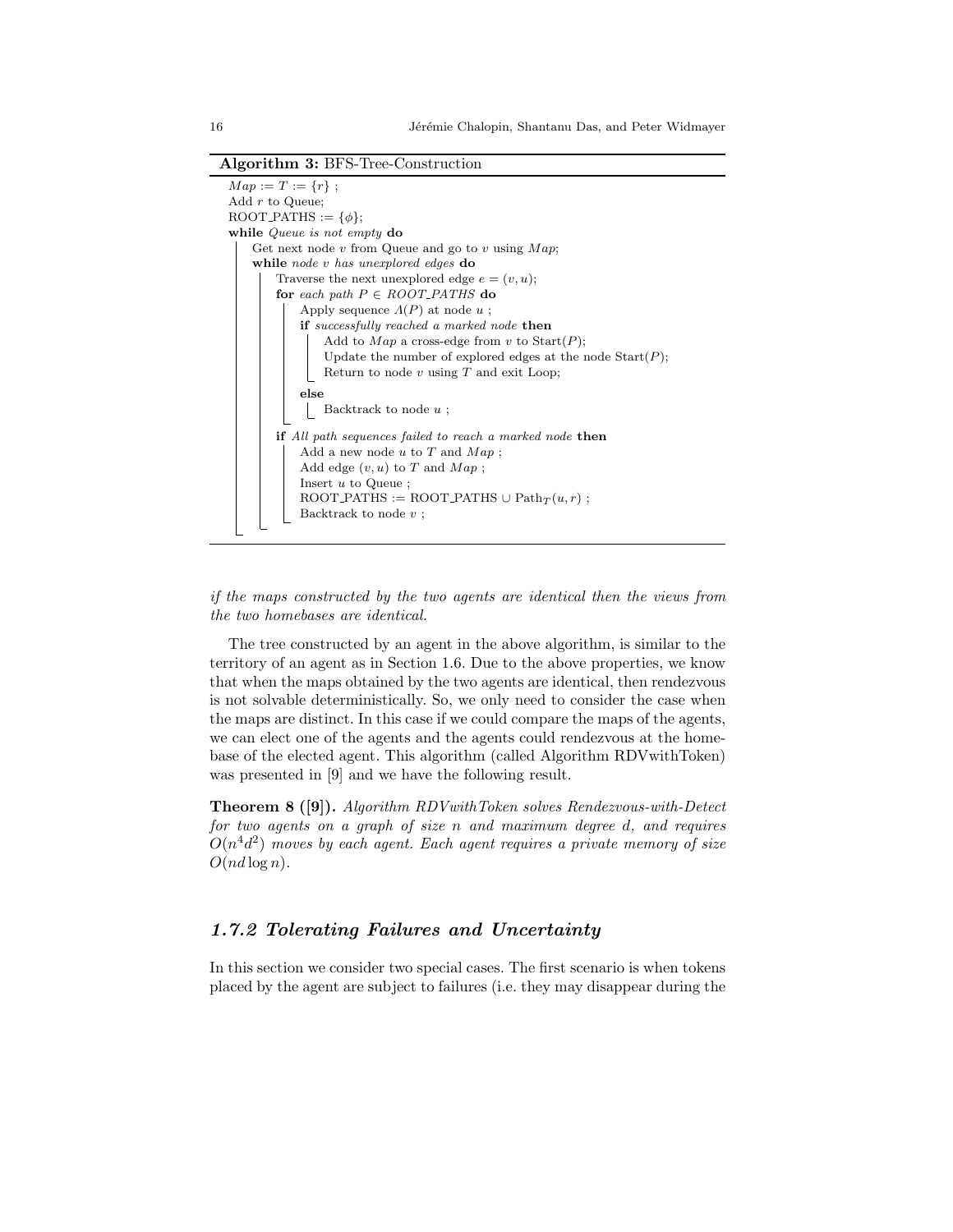execution). This problem has been studied for the ring [23] and a solution is provided for  $f < k$  failures, assuming certain conditions on the parameters n and  $k$ . A more general solution for arbitrary graphs is provided in [16] which works if at least one token does not fail (irrespective of the values of  $n$  and  $k$ ). The idea of the algorithm is the following. If there are no failures then any standard algorithm (e.g. the one at the beginning of this section) can be used to determine a unique rendezvous location, whenever  $(G, \chi_p, \delta)$  is symmetriccovering-minimal. On the other hand if there are  $1 \leq f \leq k$  failures, then the agents whose tokens failed are distinguished from the agents whose tokens are still in their homebase. The former agents (called Runners) traverse the graph and carry information to each marked homebase, while the latter agents (called Owners) wait at their homebase to receive information from each Runner agent. Using this information, each Owner agent can determine the location of the missing tokens and thus reconstruct a map of the original environment, and solve rendezvous. The challenging part of the algorithm is to switch from the procedure for the fault-free scenario to the procedure for the faulty scenario, in case faults do occur at arbitrary times during the execution of the algorithm.

Another scenario that has been studied recently is the rendezvous of agents in graphs having no common port-numbering [8]. Note that all the algorithms considered so far are based on the fact that any two agents have the same *view* from any given vertex  $v \in G$ . If we consider the situation where two agents a and b may have distinct port-numbering functions  $\delta_a$  and  $\delta_b$ , then this assumption is no longer true. In this case, any agent a may navigate in the graph using its own port-numbering  $\delta_a$  and build a map representing the minimum-base of the environment  $(G, \lambda, \chi_p, \delta_a)$  but the maps built by the two agents may not necessarily be identical (though they will be isomorphic). Thus, the agents may not agree on a unique ordering of the vertices and rendezvous is not possible without any additional assumptions. Surprisingly, if the agents are provided with an additional token (i.e. each agent now has 2 identical tokens) then it is possible to solve Rendezvous-with-Detect in all environments that satisfy the conditions of Theorem 3. The algorithm that achieves this, works as follows. Once an agent a has built a map of  $G$ , the vertices of  $G$  are partitioned into automorphism classes (ignoring the port-numbering  $\delta_a$ ). The agents then iteratively refine this partitioning by a process of selective marking of the nodes, eventually obtaining a total order on the set of nodes. During each phase of this iterative process, an agent uses one token to mark the selected node and the other token to synchronize with other agents. The full details of the algorithm can be found in [8] and we only state the main result here.

**Theorem 9 ([8]).** Two tokens per agent are necessary and sufficient to solve Rendezvous-with-Detect in the absence of common port-numbering in any environment  $(G, \lambda, Q, p)$  such that  $(Dir(G), \lambda')$  is symmetric-covering minimal where  $\lambda' = \lambda \times \chi_p$ .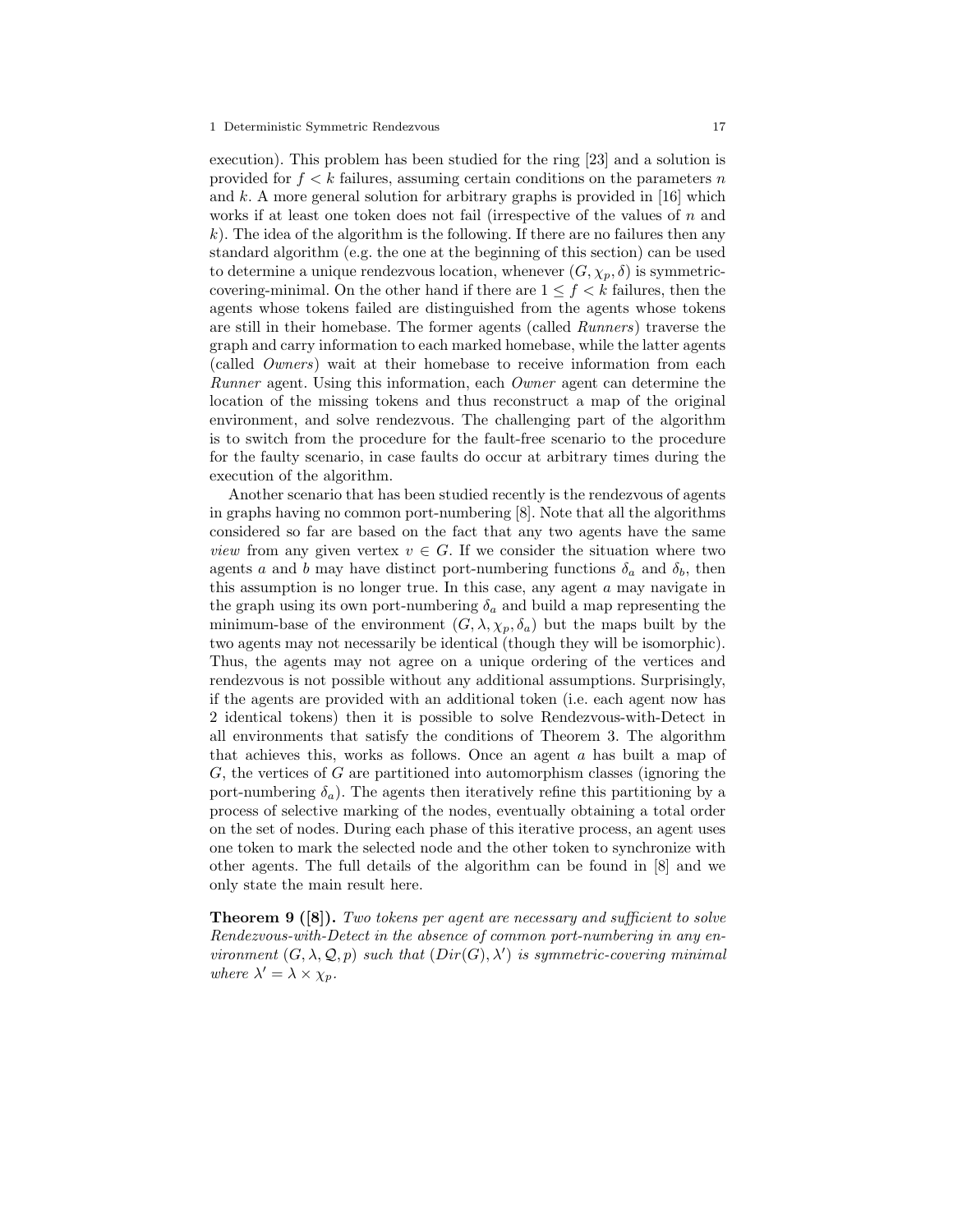#### 1.8 Rendezvous in Dangerous graphs

We now consider the scenario where some of the nodes of the graph may be dangerous and inaccessible to the agents. This is inspired by communication networks where some nodes or links between nodes may develop faults. If an agent attempts to traverse a faulty link or to move to a faulty node it simply disappears (i.e. the agent is destroyed without leaving a trace). Given a graph with multiple faulty nodes, we can merge them all into one dangerous node x, called the black hole. The question of whether rendezvous can be solved in a graph containing a black hole was first studied in [18] where an algorithm was provided for ring graphs containing a single black hole. We study the problem for arbitrary graphs with both faulty nodes and faulty edges, where the agents do not have prior knowledge of the graph topology or the possible location of faults. Throughout this section we assume the whiteboard model of communication, i.e. the agents may write any information on the nodes they visit.

Since the location of a black hole is unknown and cannot be determined unless an agent falls into it and is destroyed, this means that rendezvous of all agents is not possible. Thus, the objective is to achieve rendezvous of as many agents as possible while avoiding the black hole. It can be shown that in an unknown arbitrary graph with  $\tau$  links that lead to a black hole, it is not possible to solve rendezvous of more than  $k-\tau$  agents [10]. Note that no agent starts from the black hole (i.e. the homebases are distinct from the black hole node). For agents starting from arbitrary locations, rendezvous of any two agents is possible only if the graph obtained after removing the black hole is connected. We now present some other conditions that must be satisfied for feasibility of deterministic rendezvous in an environment  $(G, \lambda, Q, p, \delta, \eta)$ where the function  $\eta : E(G) \to \{0,1\}$  denotes which edges are safe  $(\eta(e) = 1)$ and which are faulty  $(\eta(e) = 0)$ . Given a graph with multiple faulty edges and faulty nodes, we can replace each faulty edge  $(u, v)$  with two edges  $(u, x)$ and  $(v, y)$  leading to two distinct (dangerous) nodes x and y respectively. We denote by  $\tau$ , the number of faulty links (each faulty edge accounts for two faulty links).

We define the *extended-map* of the environment  $(G, \lambda, Q, p, \delta, \eta)$  as the labeled digraph  $(H, \mu_H)$  such that, H consists of two disjoint vertex sets  $V_1$  and  $V_2$ and a set of arcs  $A$  as defined below:

- $V_1 = V(G);$
- $\mu_H(v) = (\lambda(v), \chi_p(v)), \forall v \in V_1;$
- For every safe edge  $e = (u, v) \in E(G)$ , there are two arcs  $a_1, a_2 \in A$  such that  $s(a_1) = t(a_2) = u$ ,  $s(a_2) = t(a_1) = v$ , and  $\mu_H(a_1) = (\delta_u(e), \delta_v(e)),$  $\mu_H(a_2) = (\delta_v(e), \delta_u(e)).$
- For every faulty edge  $e = (u, v)$ , there are vertices u' and  $v' \in V_2$  with  $\mu_H(u') = \mu_H(v') = -1$  and arcs  $(u, u'), (u', u), (v, v')$  and  $(v', v) \in \mathcal{A}$  with labels  $(\delta_e(u), 0), (0, \delta_e(u)), (\delta_e(v), 0),$  and  $(0, \delta_e(u))$  respectively;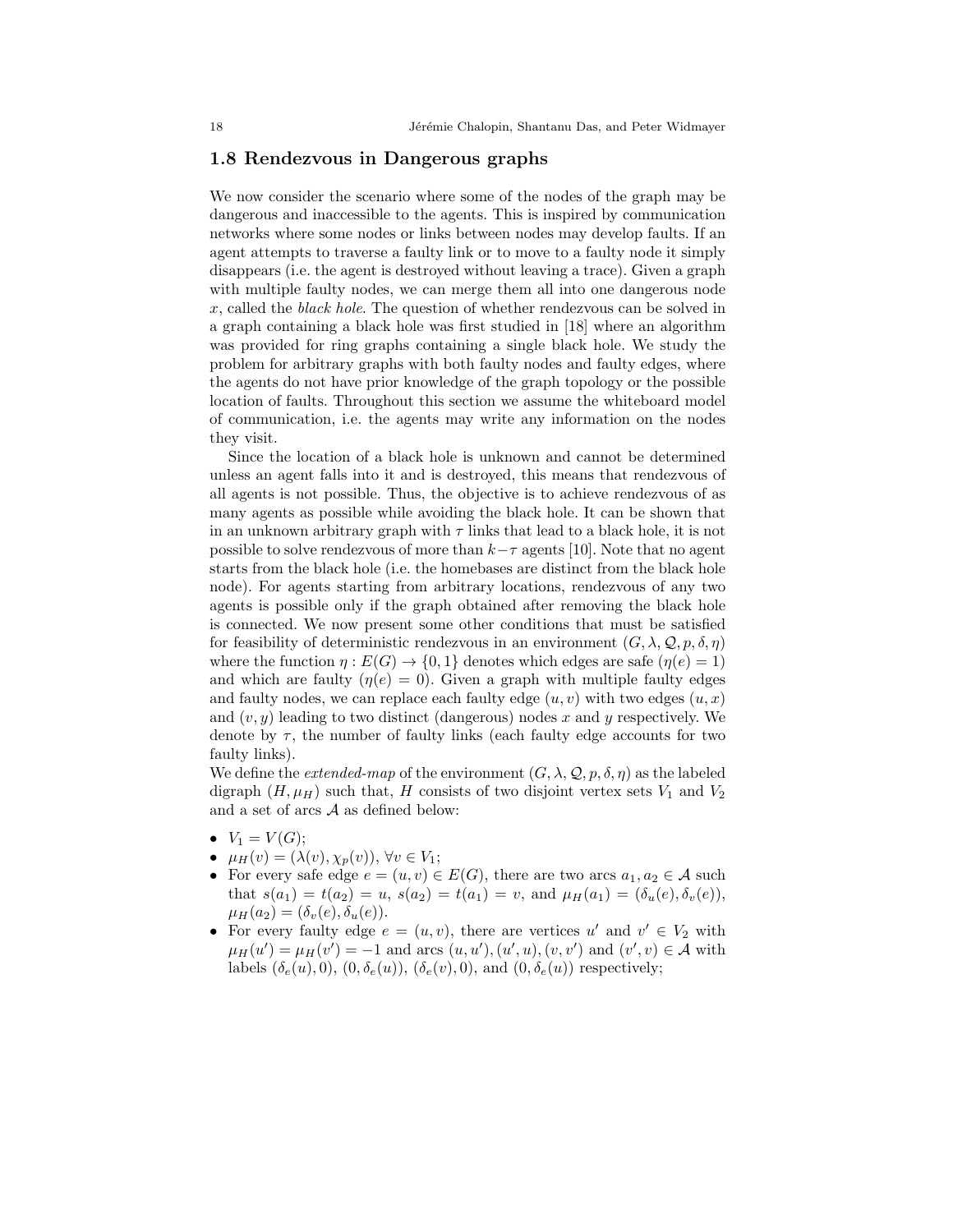

Fig. 1.3 The extended-map of an environment containing faulty edges (marked in dashed lines) and black-holes (colored black)

The extended-map can be thought of as a canonical representation of the environment (see Figure 1.3). It can be shown that any execution of a deterministic algorithm on the environment  $(G, \lambda, \mathcal{Q}, p, \delta, \eta)$  can be simulated on the extended-map  $(H, \mu)$ . Based on this we have the following result from [10].

**Theorem 10.** It is not possible to rendezvous  $k-\tau$  agents in an environment whose extended-map is not symmetric-covering minimal.

In the following we will briefly discuss an algorithm that solves the rendezvous of  $k-\tau$  agents in an environment that satisfies the conditions above. We present below a lower bound on the moves complexity of any algorithm solving rendezvous of  $k - \tau$  agents (see [10] for a proof).

**Theorem 11.** For solving rendezvous of  $(k - \tau)$  agents in an environment  $(G, \lambda, \mathcal{Q}, p, \delta, \eta)$  without any knowledge other than the size of G, the agents need to make at least  $\Omega(m(m+k))$  moves in total.

We can ensure that no more than one agent dies while traversing the same link, using the cautious walk technique as in [18]. At each node, all the incident edges are considered to be unexplored in the beginning. Whenever an agent A at a node u has to traverse an unexplored edge  $e = (u, v)$ , agent A first marks link  $\delta_u(e)$  as "Being Explored" and if it is able to reach the other end  $v$  successfully, it immediately returns to node  $u$  and re-marks the link  $\delta_u(e)$  as "safe". During the algorithm we follow the rule that no agent ever traverses a link that is marked "Being Explored". This ensures no more than  $\tau$  agents may die during the algorithm.

The algorithm is based on similar ideas as in Algorithm 2. Recall that the algorithm proceeded with each agent exploring a part of the graph and marking its territory, followed by comparison between the territories of agents over multiple rounds. In the present algorithm, several improvisations are required to account for the fact that some agents may die during the execution of the algorithm. First of all, rounds of exploration are alternated with rounds of competition between agents. During an exploration round, an agent may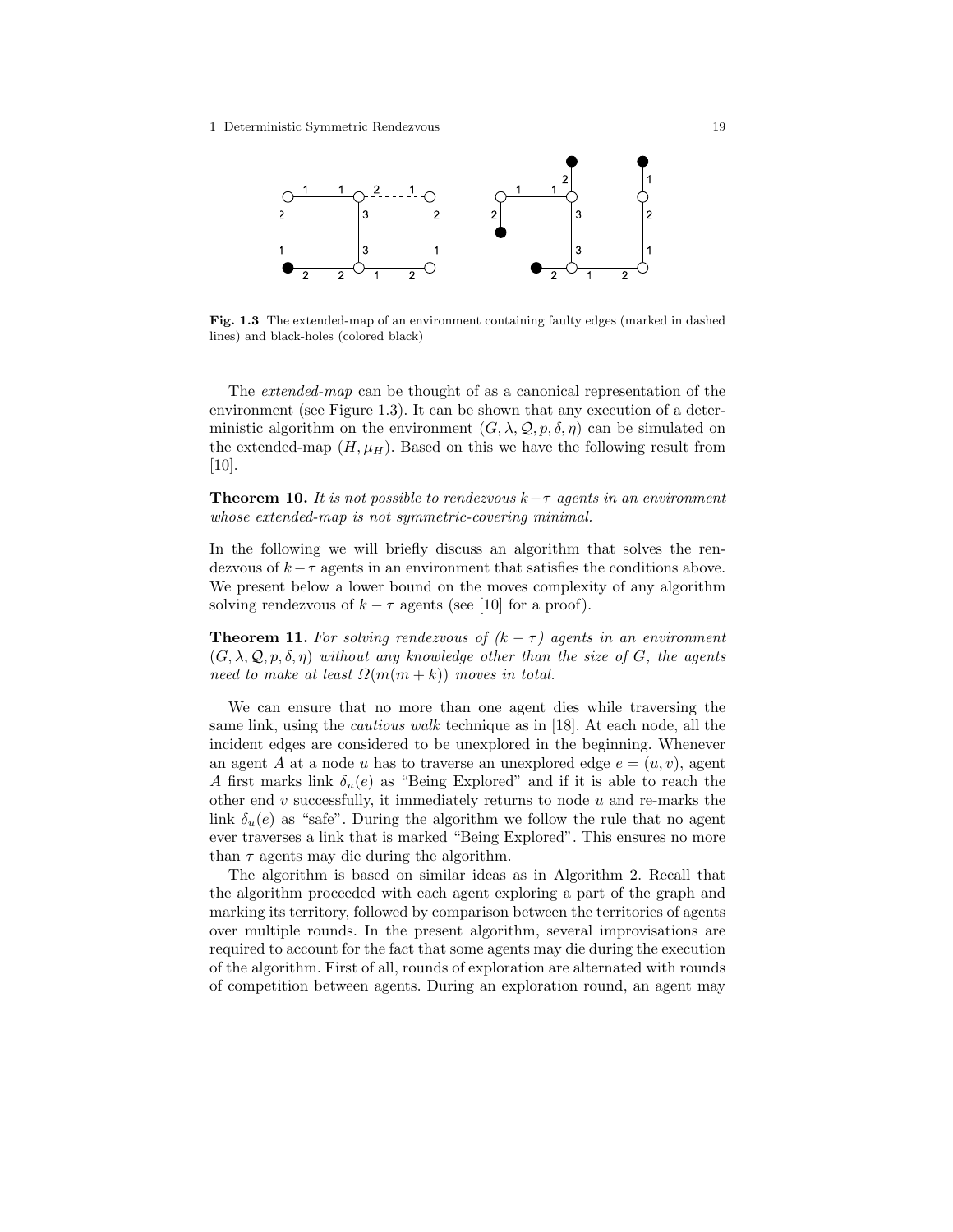fall into a black hole and die, without completing the process of marking its territory. Thus, during the competition an agent can win over another agent based on either comparison of territories or comparison of round number (a dead agent would not be able to increment its round number). When an agent A wins the territory of another agent (that may have died) there may be unexplored edges incident to this territory and the agent A needs to expand the territory during the next exploration round. Recall that it is not possible to distinguish between a dead agent and an agent that is slow in moving along an edge. This means that an agent cannot wait for another agent to complete its exploration. Thus, there could be multiple agents expanding a given territory simultaneously. Those agents which are in the same territory need to coordinate with each other in the exploration and competition tasks. This is done by communicating using messages written on the whiteboard of the root node. The algorithm ensures that there is always a unique root node in every territory during the execution of the algorithm.

At any stage of the algorithm, there are teams of agents, each team possessing a territory which is a connected acyclic subgraph of G (disjoint from other territories). Each team of agents tries to expand its territory until it spans a majority of the nodes. Once a team is able to acquire more than half the nodes of the network, it wins and agents from all other teams join the winning team to achieve rendezvous. We call this algorithm as Algorithm RDV BH.

Theorem 12 ([10]). Algorithm RDV\_BH correctly solves rendezvous for  $k \tau$  agents in any network whose extended-map is symmetric-covering minimal provided the agents initially knows a bound B such that  $n \leq B \leq 2n$ . The moves complexity of algorithm RDV-BH is  $O(m(m + k))$ .

The above result implies that the algorithm described in this section is optimal in terms of the moves complexity.

## 1.9 Conclusion

We considered the problem of symmetric asynchronous rendezvous in graphs whose nodes are anonymous and whose edges are locally ordered. Since the agents are identical and follow the same deterministic algorithm, solving the problem requires breaking the symmetry and finding a unique location to meet. This is possible only if there is some asymmetry in the structure of the graph (for agents that cannot mark the graph) or if the agents start from asymmetric locations within the graph (in the case when agents are allowed to mark their starting location). It is possible determine for exactly which instances rendezvous is feasible and then solve rendezvous in those cases. We presented solutions for rendezvous with detection and also discussed techniques for dealing with exceptional situations involving faulty nodes, token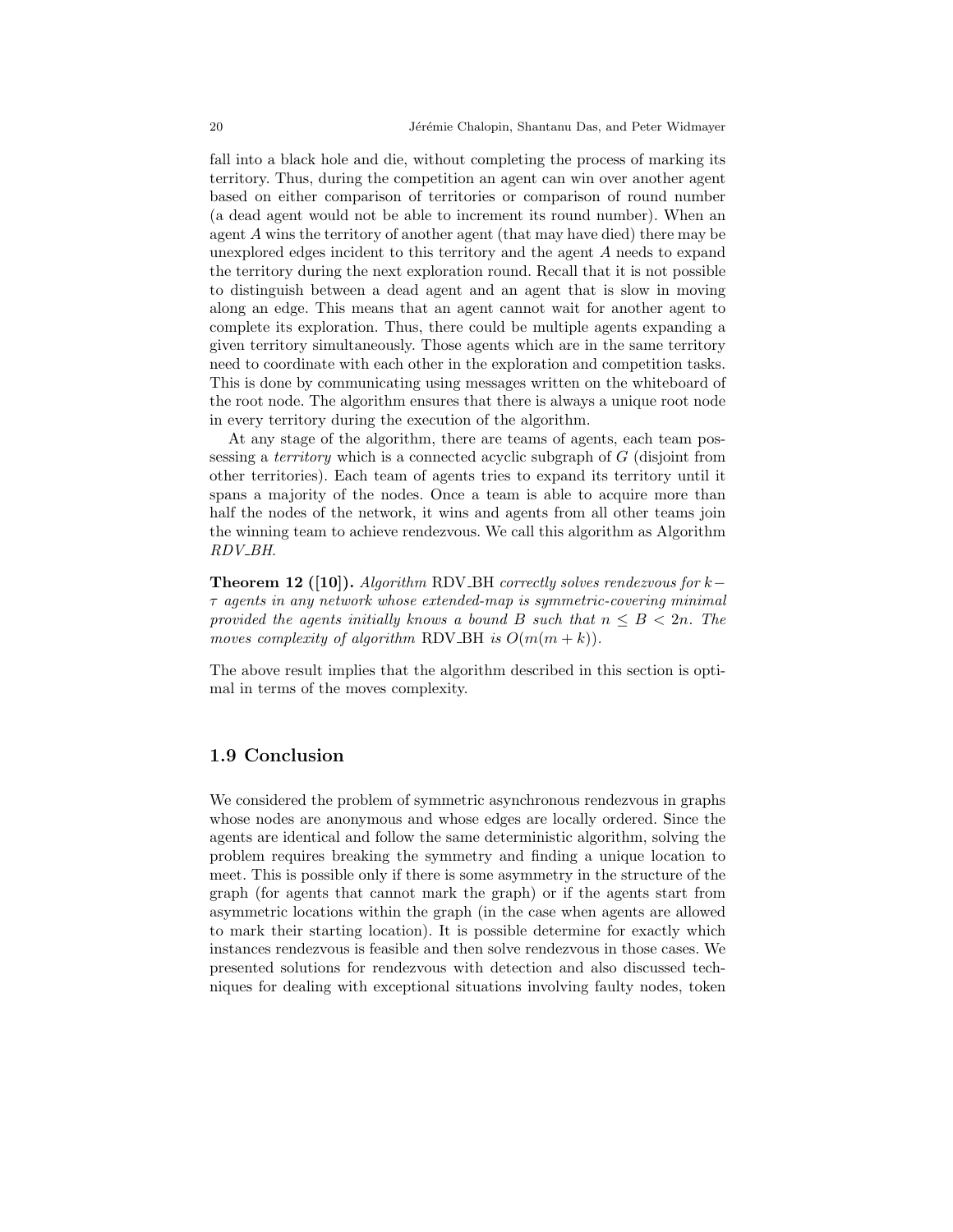failures and inconsistencies in local labelling of the edges. While all solutions studied here assume that the edges of the graph are bidirectional, some of the techniques could be extended to work for (strongly connected) directed graphs (e.g. see [11]). In general, solving rendezvous in directed graphs is more difficult due to the inability of agents to backtrack and this is one of directions for future research. Another open problem is solving rendezvous in dangerous graphs assuming the weaker model of communication when there are no whiteboards and the agents are only provided with a few pebbles.

## References

- 1. R. Aleliunas, R.M. Karp, R.J. Lipton, L. Lovász, and C. Rackoff. Random walks, universal traversal sequences, and the complexity of maze problems. In Proc. of 20th Annual Symposium on Foundations of Computer Science (FOCS), pp. 218–223, 1979.
- 2. S. Alpern. Hide and seek games. Seminar, Institut fur Hohere Studien, Wien, July 1976.
- 3. S. Alpern and S. Gal. The Theory of Search Games and Rendezvous. Kluwer, 2003.
- 4. E. Bampas, J. Czyzowicz, L. Gasieniec, D. Ilcinkas, A. Labourel. Almost Optimal Asynchronous Rendezvous in Infinite Multidimensional Grids. In Proc. 24th International Symposium on Distributed Computing (DISC), pp. 297-311, 2010.
- 5. V. Baston and S. Gal. Rendezvous search when marks are left at the starting points. Naval Research Logistics, 48(8):722–731, 2001.
- 6. P. Boldi, B. Codenotti, P. Gemmell, S. Shammah, J. Simon, and S. Vigna. Symmetry breaking in anonymous networks: Characterizations. In Proc. 4th Israeli Symposium on Theory of Computing and Systems, pp. 16–26, 1996.
- 7. P. Boldi and S. Vigna. Fibrations of graphs. Discrete Mathematics, 243(1-3):21–66, 2002.
- 8. J. Chalopin and S. Das. Rendezvous of Mobile Agents without Agreement on Local Orientation. In Proc. 37th Int. Coll. on Automata, Languages and Programming (ICALP), pp. 515-526, 2010.
- 9. J. Chalopin, S. Das, and A. Kosowski. Constructing a Map of an Anonymous Graph: Applications of Universal Sequences. In Proc. 14th International Conference on Principles of Distributed Systems (OPODIS), pp. 119-134, 2010.
- 10. J. Chalopin, S. Das, and N. Santoro. Rendezvous of Mobile Agents in Unknown Graphs with Faulty Links. In Proc. 21st International Symposium on Distributed Computing (DISC), pp. 108–122, 2007.
- 11. J. Chalopin, S. Das, and P. Widmayer. Rendezvous of Mobile Agents in Directed Graphs. In Proc. 24th International Symposium on Distributed Computing (DISC), pp. 282-296, 2010.
- 12. J. Czyzowicz, A. Labourel, and A. Pelc, How to meet asynchronously (almost) everywhere, In Proc. 21st Annual ACM-SIAM Symposium on Discrete Algorithms (SODA), pp. 22-30, 2010.
- 13. J. Czyzowicz, A. Kosowski, A. Pelc. How to meet when you forget: log-space rendezvous in arbitrary graphs. Distributed Computing 25(2): 165-178, 2012.
- 14. J. Czyzowicz, A. Kosowski, A. Pelc, Time vs. space trade-offs for rendezvous in trees, In Proc. 24th ACM Symposium on Parallelism in Algorithms and Architectures (SPAA), pp. 1-10, 2012.
- 15. S. Das, P. Flocchini, A. Nayak, and N. Santoro. Effective elections for anonymous mobile agents. In Proc. 17th Symp. on Algorithms and Computation (ISAAC), pp. 732-743, 2006.